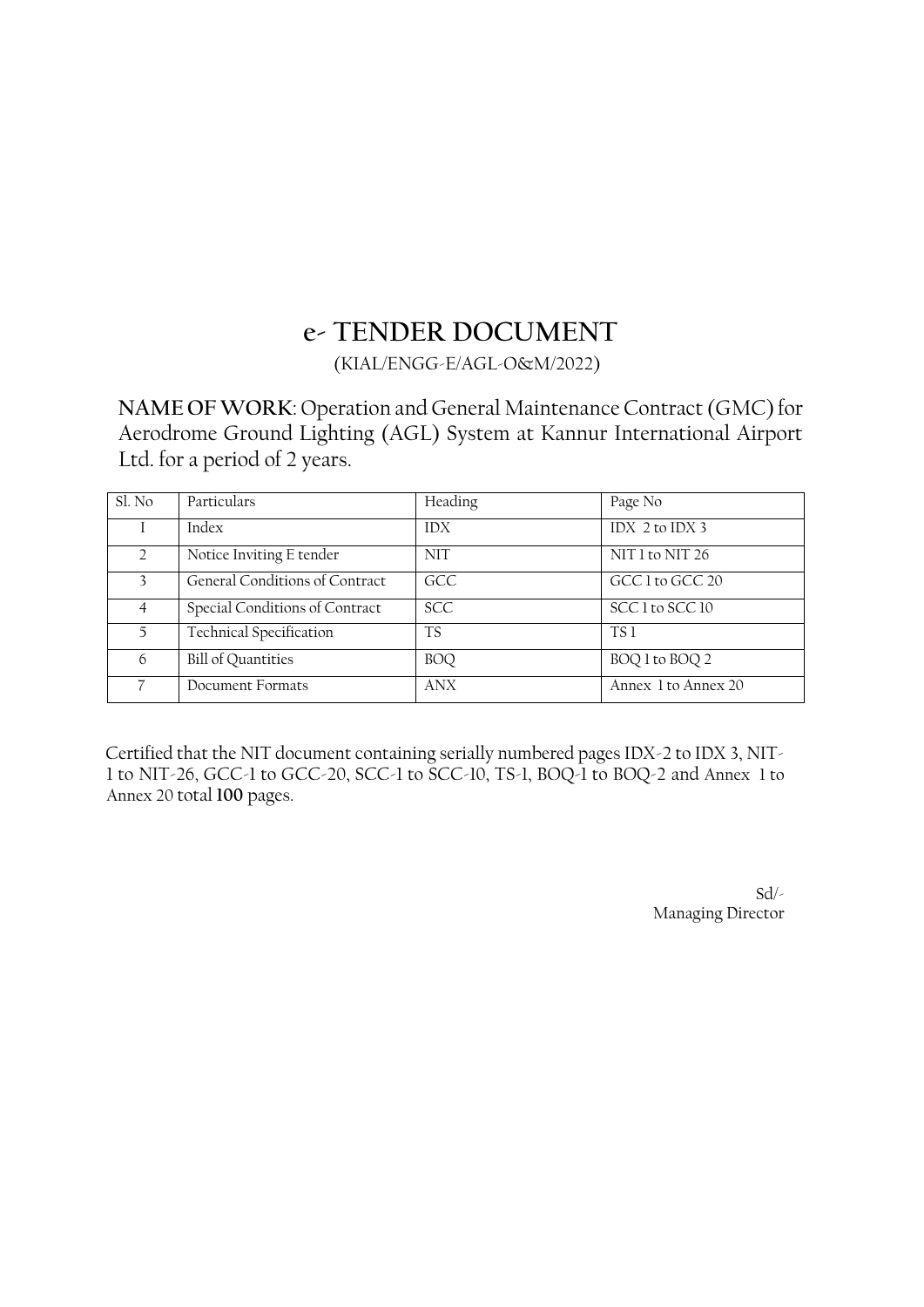

|                                            | <b>INDEX</b><br>$\mathbf{I}$                      |                      |  |  |  |  |
|--------------------------------------------|---------------------------------------------------|----------------------|--|--|--|--|
| SL <sub>No.</sub>                          | PARTICULARS OF MAIN CLAUSES                       | PAGE No.             |  |  |  |  |
| $\mathbf{I}$                               | Notice Inviting e-Tender                          | NIT -1 to NIT-26     |  |  |  |  |
|                                            | Guidance for submission of tender                 | NIT -7 to NIT-10     |  |  |  |  |
|                                            | Tender document fee and earnest money deposit     | NIT-11 to NIT-13     |  |  |  |  |
| Earnest money deposit<br><b>NIT -16</b>    |                                                   |                      |  |  |  |  |
|                                            | Rejection of Tender                               | NIT -20 to NIT-21    |  |  |  |  |
|                                            | Schedule-E                                        | NIT -21 to NIT-26    |  |  |  |  |
| III                                        | General Conditions of Contract (GCC)              | GCC-1 to GCC-20      |  |  |  |  |
|                                            | Definition of Terms and Interpretations           | GCC-1 to GCC-3       |  |  |  |  |
|                                            | Performance Guarantee and Security Deposit        | GCC-5 to GCC-6       |  |  |  |  |
|                                            | Rescindment of contract                           | GCC-7 to GCC-9       |  |  |  |  |
|                                            | Recovering dues from the contractor               | GCC-15 to GCC-16     |  |  |  |  |
| Special Conditions of Contract (SCC)<br>IV |                                                   | SCC-1 to SCC-10      |  |  |  |  |
|                                            | General Scope of the work                         | SCC-1                |  |  |  |  |
|                                            | Labour Regulations                                | $SCC-3$              |  |  |  |  |
|                                            | Terms of Payment                                  | SCC-6                |  |  |  |  |
|                                            | Appendix -1 to Appendix - 8                       | APP 1 to APP 17      |  |  |  |  |
| V                                          | <b>Technical Specifications</b>                   | $TS - 1$             |  |  |  |  |
| VI                                         | Financial Bid: Bill of Quantity (BOQ)             | BOQ-1 to BOQ-2       |  |  |  |  |
|                                            | Instruction for filling up the BOQ                | $BOQ-1$              |  |  |  |  |
|                                            | Bill of Quantity (BOQ)                            | $BOQ-2$              |  |  |  |  |
| VII                                        | <b>Document Formats</b>                           | ANX-1 to ANX-21      |  |  |  |  |
| Annexure-1                                 | Fee (Tender cost/fee & EMD) compliance Statement  | $ANX-1$              |  |  |  |  |
| Annexure-2                                 | Qualification proforma                            | ANX-2 to ANX-4       |  |  |  |  |
| Schedule A                                 | Financial Capability                              | ANX-5 to ANX-6       |  |  |  |  |
| Schedule B                                 | Affidavit                                         | $ANX-7$              |  |  |  |  |
| Annexure-3                                 | Pre-bid & Technical qualification documents       | ANX-8 to ANX-9       |  |  |  |  |
| Annexure-4                                 | Acceptance Letter                                 | $ANX-10$             |  |  |  |  |
| Annexure-5                                 | <b>Bank Account Details</b>                       | $ANX-11$             |  |  |  |  |
| Annexure-6                                 | Proforma Bank Guarantee for Performance Guarantee | ANX-12 to ANX-13     |  |  |  |  |
| Annexure-7                                 | Proforma Bank Guarantee for Security Deposit      | $ANX-14$ to $ANX-15$ |  |  |  |  |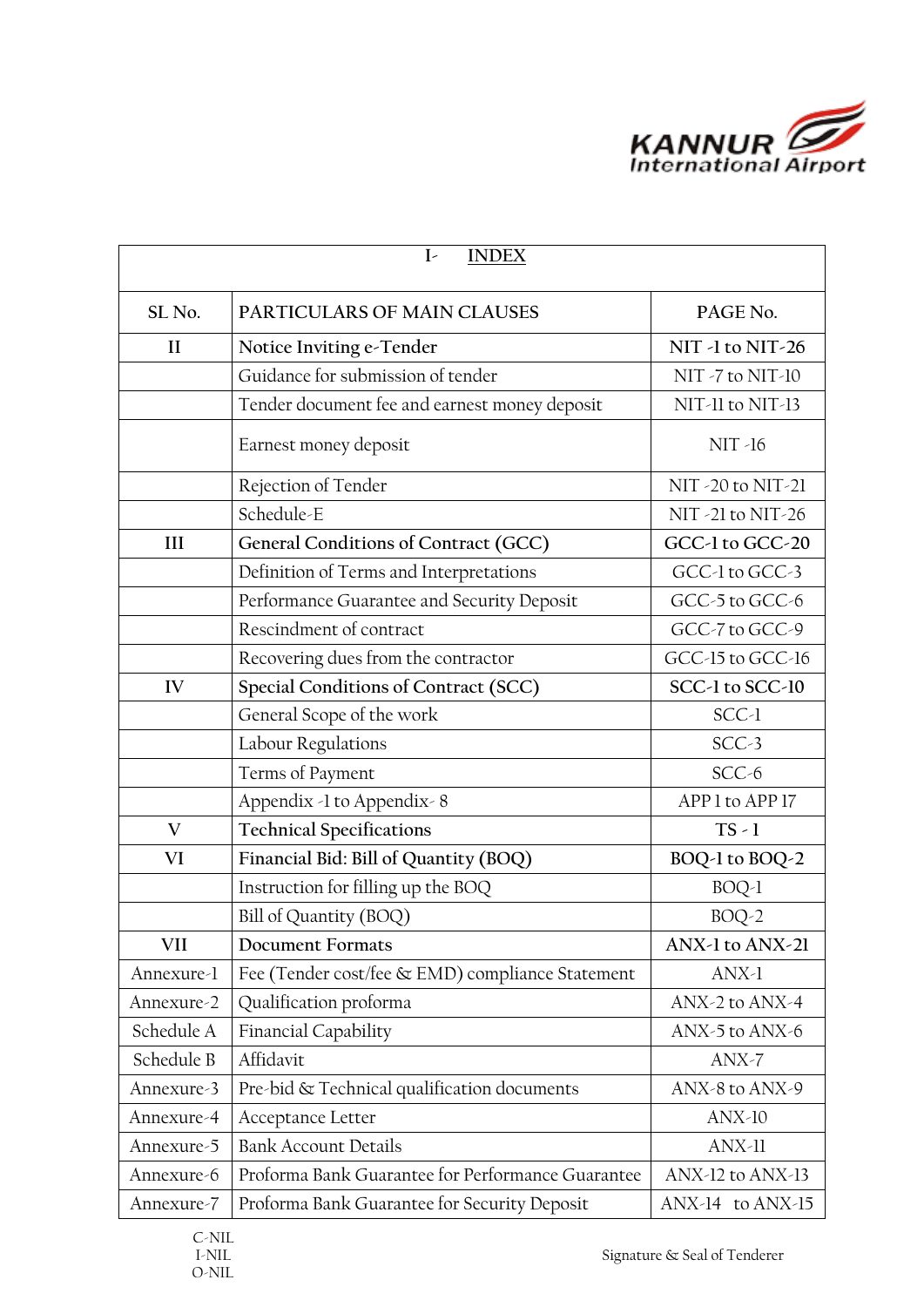

|                          | Annexure-8   Undertaking for not been Blacklisted | $ANX-16$         |
|--------------------------|---------------------------------------------------|------------------|
|                          | Annexure-9   Power of Attorney                    | ANX-17 to ANX-18 |
|                          | Annexure-10   Undertaking For GST                 | $ANX-19$         |
| Annexure-11   Check List |                                                   | $ANX-20$         |
|                          | Annexure 12   MOWP Format                         | $ANX$ 21         |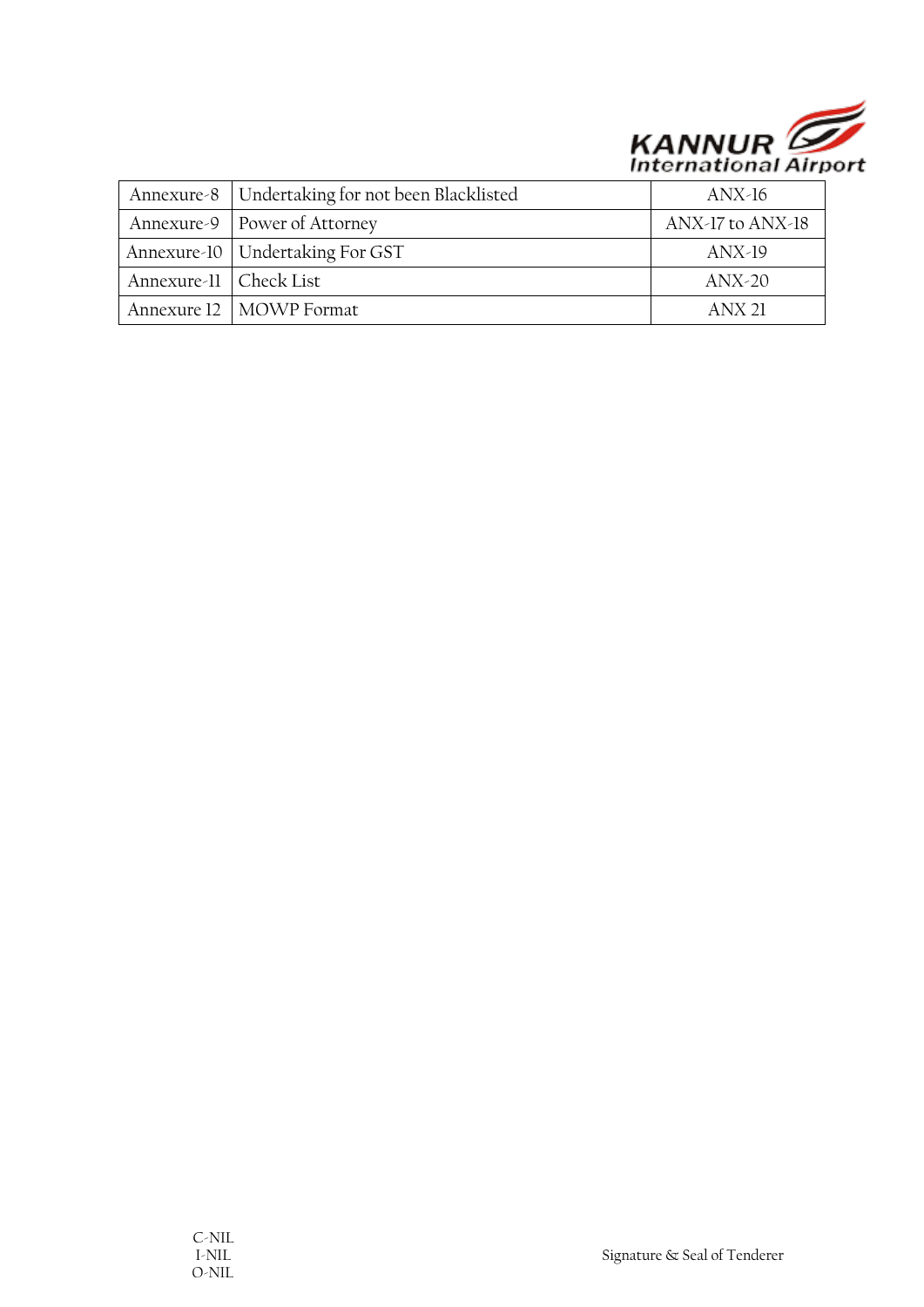

#### NIT: KIAL/ENGG-E/AGL-O&M/2022 Date: 02 June, 2022

#### **II- NOTICE INVITING e- TENDER**

Digitally signed and sealed (Encrypted) item rate on line e-Tenders are invited by KANNUR INTERNATIONAL AIRPORT LTD (Kannur Airport), REGISTERED OFFICE, KARA-PERAVOOR (P.O), MATTANNUR, KANNUR, KERALA, INDIA, 670708 on behalf of Kannur Airport BOARD from contractors/specialized firms experienced in Operation & Maintenance of Aerodrome Ground Lighting facilities and having Permanent Account Number (PAN), who have executed similar nature of work as detailed in Eligibility criteria may submit their application forms online along with necessary supporting documents at https://www.etenders.kerala.gov.in on or before due date of submission.

| Name of work                                                               | Operation and General Maintenance Contract (GMC) of<br>Aerodrome Ground Lighting System at Kannur<br>International Airport Ltd. |                         |  |
|----------------------------------------------------------------------------|---------------------------------------------------------------------------------------------------------------------------------|-------------------------|--|
| Tender Number                                                              | KIAL/ENGG-E/AGL-O&M/2022                                                                                                        |                         |  |
| Period of completion                                                       | 2 Years (24 months).                                                                                                            |                         |  |
| Earnest Money Deposit.                                                     | Rs. 50,000/- (Fifty Thousand Only). To be submitted on<br>line. Please refer NIT clause no.31                                   |                         |  |
| Cost of tender<br>document                                                 | Rs. 5900/- (Inclusive of GST) To be submitted on line.<br>Please refer NIT clause no.22.                                        |                         |  |
| Tender document<br>download sale                                           | <b>Start Date:</b><br>02/06/2022                                                                                                | End date:<br>16/06/2022 |  |
| Clarifications                                                             | StartDate:<br>02/06/2022                                                                                                        | End date:<br>13/06/2022 |  |
| Bid submission (Pre-<br>Qualification, Technical<br>Bid and Financial Bid) | <b>Start Date:</b><br>02/06/2022                                                                                                | End date:<br>16/06/2022 |  |
| Pre-Qualification &<br>Technical Bid opening<br>date & Time                | 20/06/2022                                                                                                                      |                         |  |
| Financial bid opening<br>date and Time.                                    | Will be notified after the Technical Bid opening process.                                                                       |                         |  |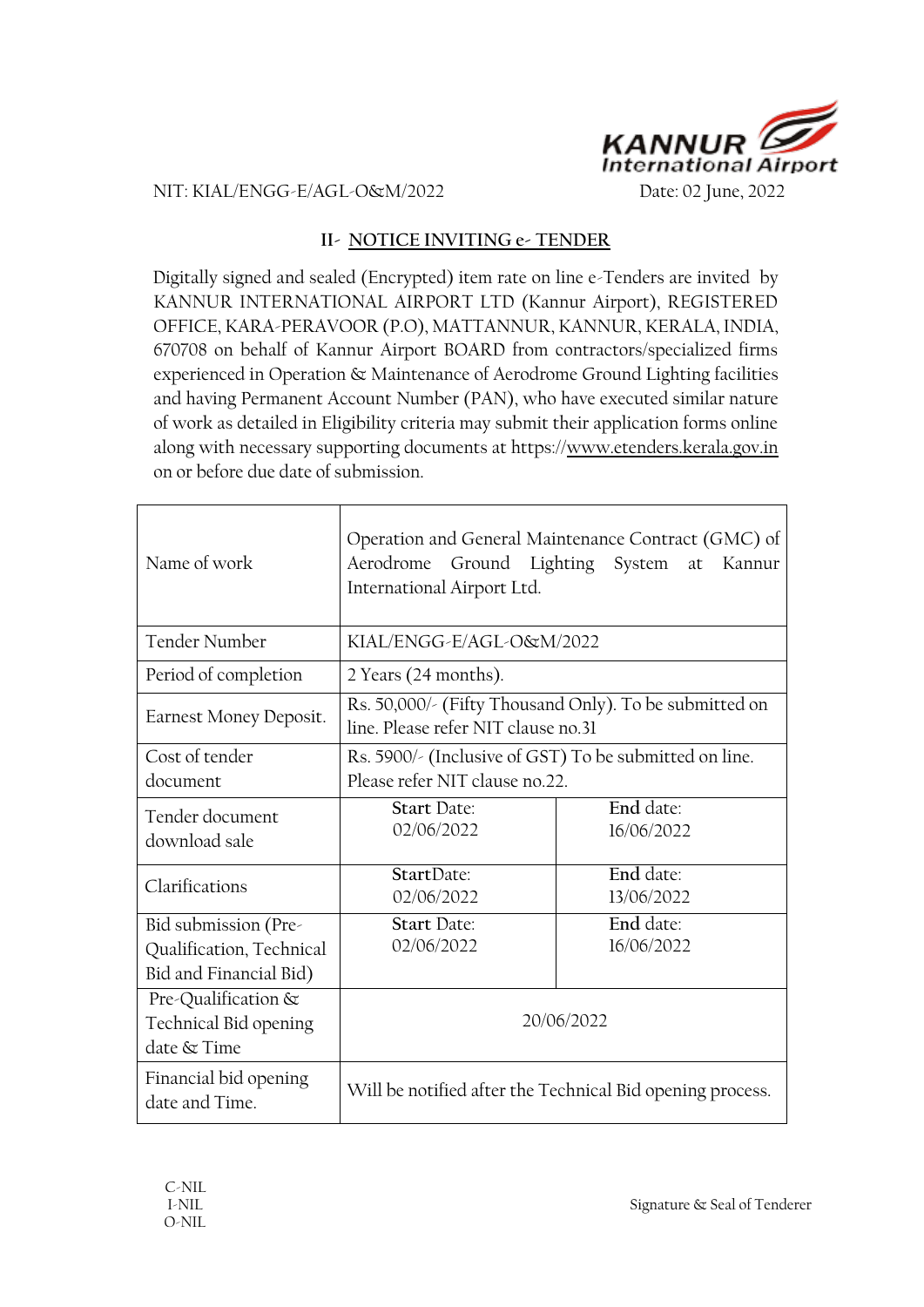

## **II (a) ELIGIBILITY CRITERIA:**

Tenderer who has the following experience are eligible to participate in the tender:

| Ref.<br>No.      | Qualifying criterion/ parameter/ supportive<br>document                                                                                                                                                                                                                                                                                                                                                                                                                                                                                                                                                                                                                                                                         | Supporting Document must have the<br>following salient information which the<br>bidder must ensure.                                                                                                                                                                     |
|------------------|---------------------------------------------------------------------------------------------------------------------------------------------------------------------------------------------------------------------------------------------------------------------------------------------------------------------------------------------------------------------------------------------------------------------------------------------------------------------------------------------------------------------------------------------------------------------------------------------------------------------------------------------------------------------------------------------------------------------------------|-------------------------------------------------------------------------------------------------------------------------------------------------------------------------------------------------------------------------------------------------------------------------|
| $\mathbf{l}$ .   | Name and Registered office Address of<br>Contractor with Telephone, Email.                                                                                                                                                                                                                                                                                                                                                                                                                                                                                                                                                                                                                                                      | Copy of proof to be submitted.                                                                                                                                                                                                                                          |
| 2.               | Registration Details: - Agency should have<br>done similar works on the date of issue of<br>tender in AAI/Private Airports.                                                                                                                                                                                                                                                                                                                                                                                                                                                                                                                                                                                                     | Copy of proof to be submitted.                                                                                                                                                                                                                                          |
| 3.               | Experience details: - Experience in similar<br>nature of work means, agency should have<br>satisfactorily completed the operation and<br>maintenance of AGL facilities at any Airport in<br>India for a period of 2 years after the DLP of the<br>AGL System. line with any one of the following<br>criteria during last seven years ending on<br>31/03/2022.<br>a) Completion certificates for three similar<br>nature of works, each costing not less than<br>INR 47.17 Lakhs.<br>b) Completion certificates for two similar<br>nature of works, each costing not less than<br><b>INR 58.96 Lakhs.</b><br>c) Completion certificate for one similar<br>nature of works, each costing not less than<br><b>INR 94.34 Lakhs.</b> | Copy of the completion certificate,<br>i)<br>award letter and schedule of quantity<br>of Three/Two/One work to meet the<br>eligibility criteria.<br>ii) Completion certificate shall have<br>reference to the work order, date of<br>completion and value of work done. |
| $\overline{4}$ . | PAN/ GST registration                                                                                                                                                                                                                                                                                                                                                                                                                                                                                                                                                                                                                                                                                                           | Copy of the PAN card and GST registration                                                                                                                                                                                                                               |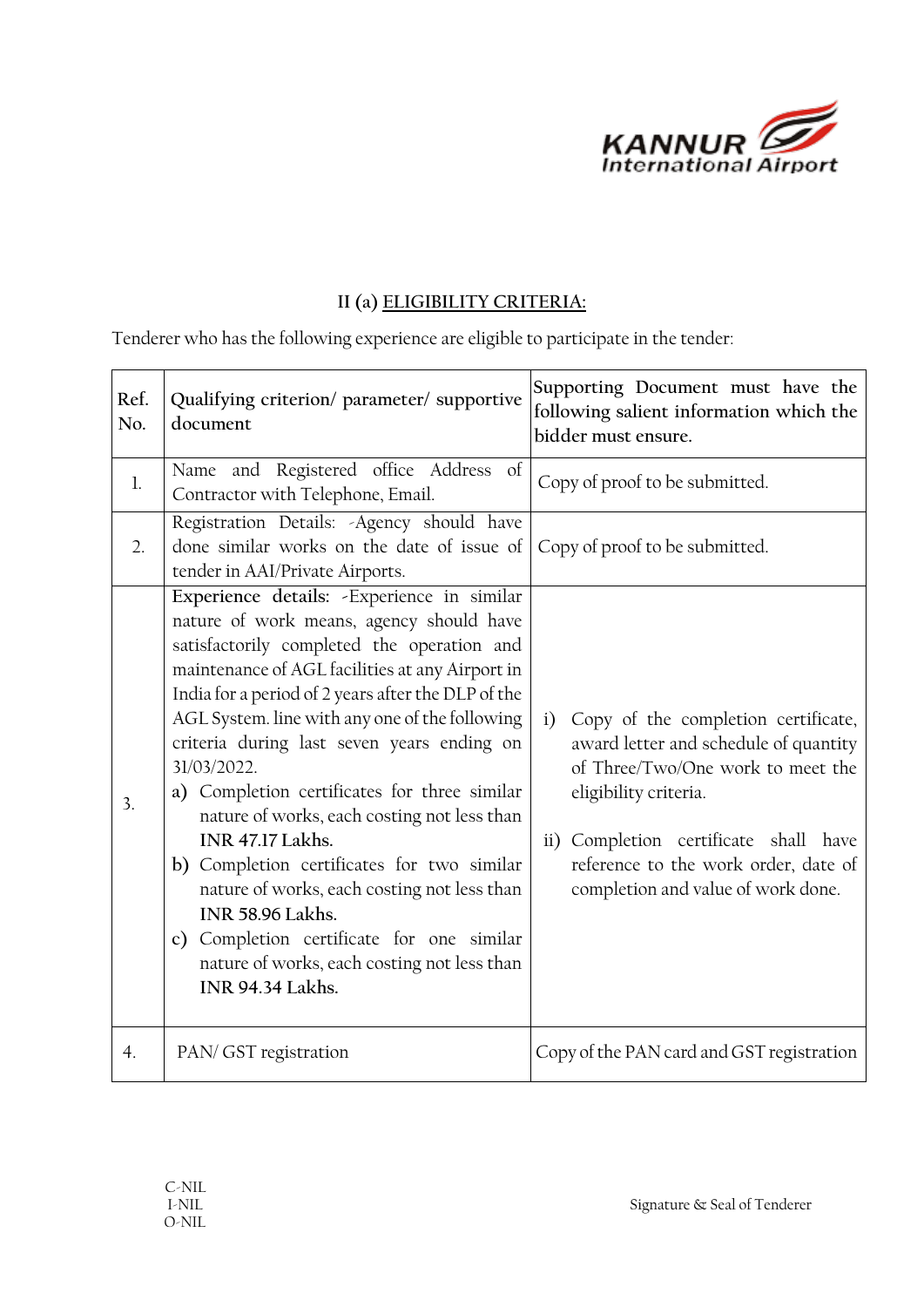

|    | Annualized average financial<br>turnover equivalent to INR 35.37<br>Lakhs against works executed<br>during last three financial years.<br>As a proof, copy of Abridged | Year                                                                                                 | Turnover                               | Average<br>Turnover | Abridged<br>Balance<br>Sheet / P&L<br>Statement |
|----|------------------------------------------------------------------------------------------------------------------------------------------------------------------------|------------------------------------------------------------------------------------------------------|----------------------------------------|---------------------|-------------------------------------------------|
| 5. | Balance Sheet of the firm with<br>and loss<br>profit<br>account/                                                                                                       | 2019-2020                                                                                            |                                        |                     | Yes/No                                          |
|    | certificate from the chartered<br>accountant shall be submitted<br>along with the application. As per                                                                  | 2020-2021                                                                                            |                                        |                     | Yes/No                                          |
|    | Schedule "A"                                                                                                                                                           | 2021-2022                                                                                            |                                        |                     | Yes/No                                          |
| 6. | Details of PF and ESI registration                                                                                                                                     | Copies of valid PF and ESI registration<br>certificate                                               |                                        |                     |                                                 |
| 7. | <b>T&amp;P</b><br>On Ownership basis<br>$\left( a\right)$<br>On lease/hire basis<br>(b)                                                                                |                                                                                                      | Details to be submitted in letter pad. |                     |                                                 |
| 8. | The Bidder should not have been blacklisted<br>either by Kannur Airport or any of the reputed<br>organization in India.                                                | Self-declaration by the Bidder in the letter<br>head duly signed and sealed.<br>(Annexure-8 format). |                                        |                     |                                                 |

The tenderer shall submit the documents as per the **Annexure-2 & 3** on page No. Annex – 2 to Annex – 9 of this Tender Document.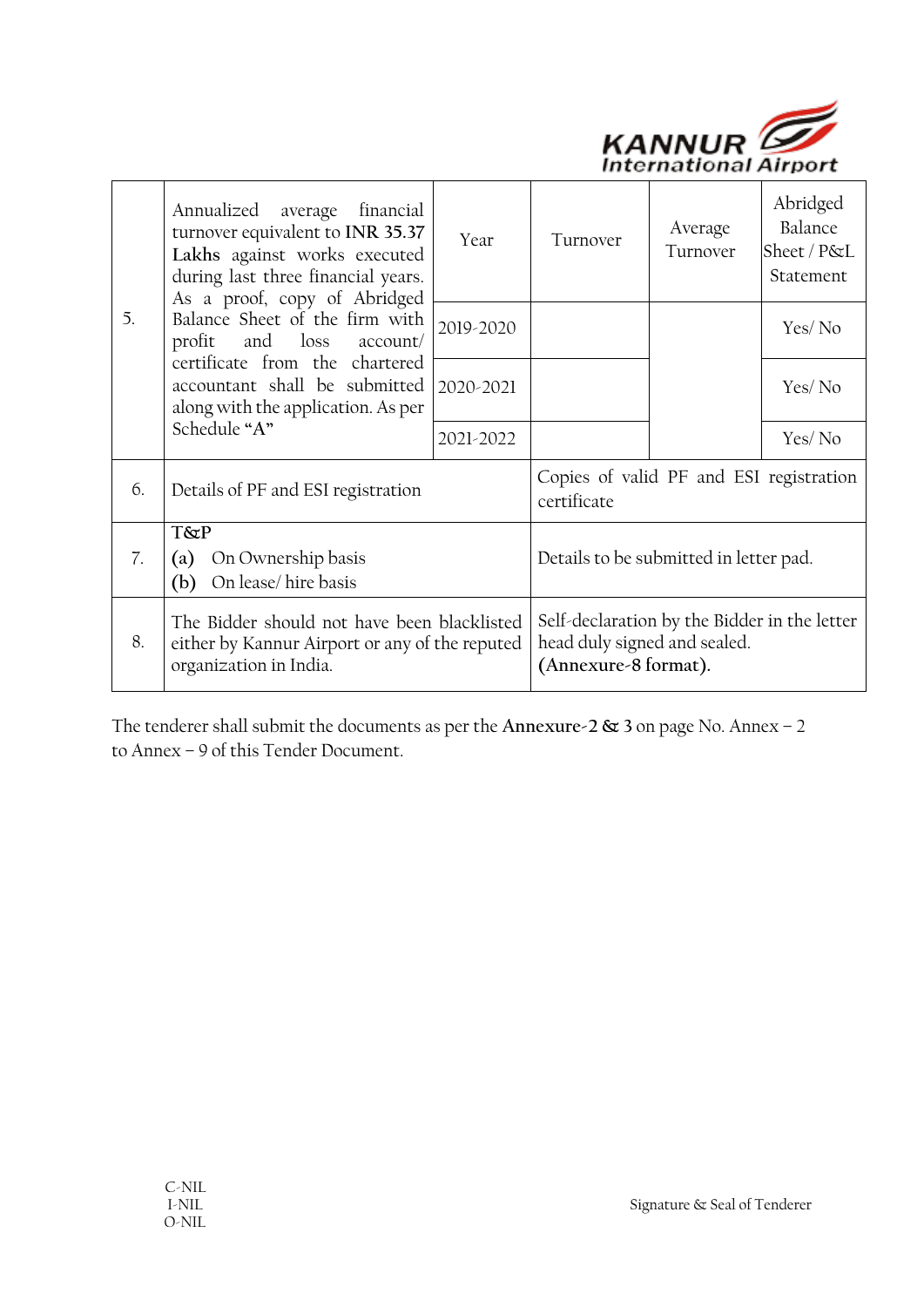

#### 1. **SCOPE OF WORK**

Round the clock operation and maintenance of all Aerodrome Ground Lighting System Electrical installations at Kannur International Airport Ltd. which includes AGL fittings, CCR's, ALCMS and other concerned accessories as per Appendix - 1,2,3 and 8.

- 2. The work has to be executed as per the Bill of Quantities (BOQ) in conjunction with special conditions of contract and terms & conditions given in this tender document. The estimated cost of work is mentioned at Sl. no.2 in Schedule E. this estimated value given is merely a rough guide.
- 3. Period of work: -

The work "Operation & Maintenance" is required to continue up to the period of completion as mentioned at serial No.3 in Schedule E. This period shall be reckoned from the day as mentioned in the written orders / Letter of intent to commence the work.

- 4. Kannur Airport reserves the right to place orders as a whole or in parts to different agencies depending upon site requirements/financial quoting.
- 5. The word 'operation' means deploying Qualified and Experienced man power in shifts for operating the complete fittings and accessories associated with Aerodrome Ground Lighting System. Operation shall be in 3 shifts as specified in the tender documents.
- 6. Not more than one offer shall be submitted by a bidder. No two or more concerns in which an individual is interested as Proprietor and/or partner shall Tender for the execution of the same work. If, they do so, all such Tenders shall be rejected.
- 7. The Accepting Authority shall be as mentioned at serial no. 4 in Schedule ' E 'and hereinafter, referred to as such for the purpose of this contract.
- 8. The offer shall be submitted at the e-tender portal not later than the dates as mentioned in clause no. 23 of notice inviting tender.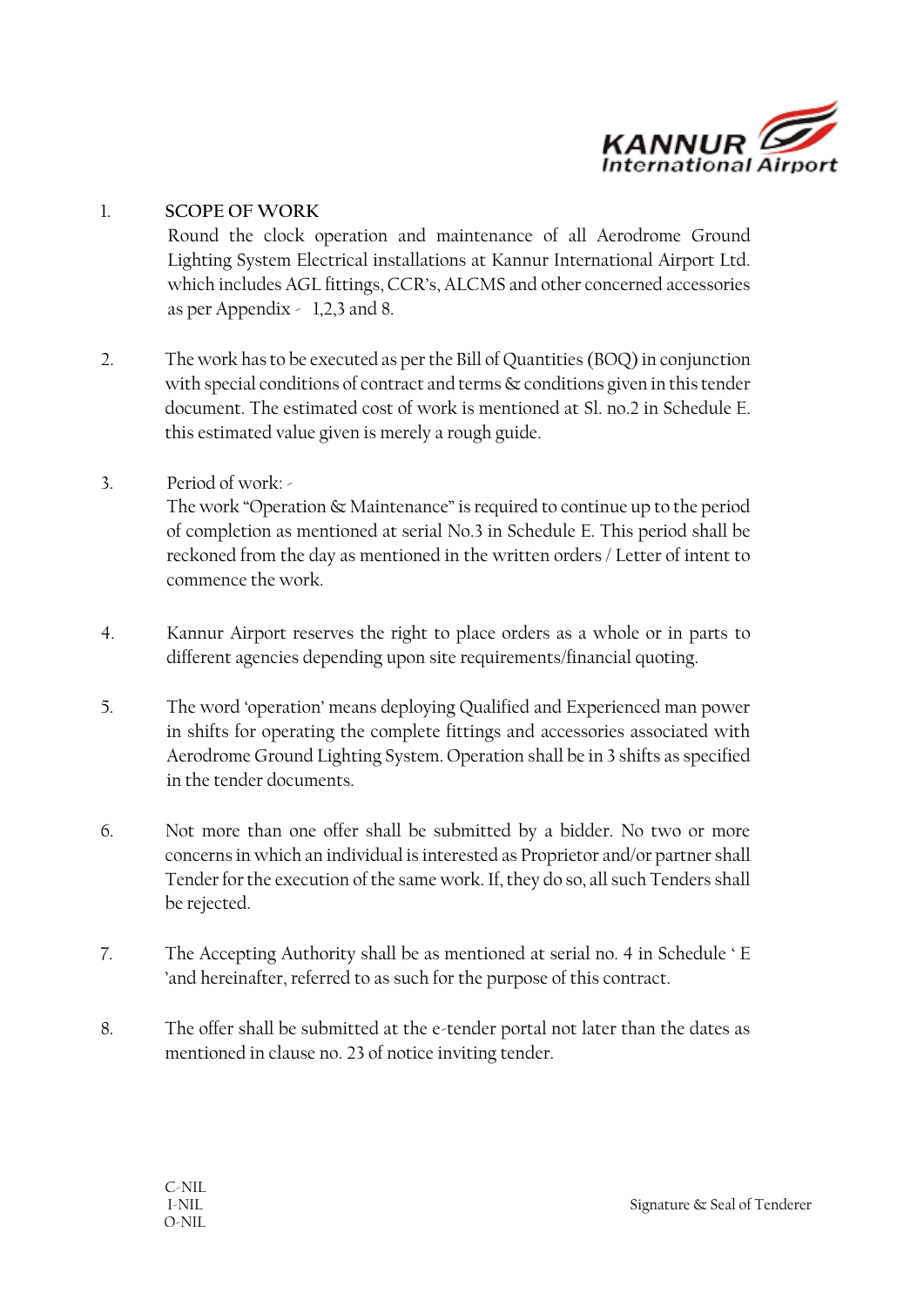

- 9. Tenderers are advised to inspect and examine the site and satisfy themselves above the scope of work before submitting their Tenders. Agency shall have to verify the working conditions in general shall themselves obtain all necessary information as to risks, contingencies and other circumstances which may influence or effect their Tender. A Tenderer shall be deemed to have full knowledge of the site whether he inspects it or not and no extra charges consequent on any misunderstanding or otherwise shall be allowed.
- 10. Submission of a Tender by a Tenderer implies that he has read this notice and all other contract documents and has made himself aware of the eligibility criteria, scope and specifications of the works to be done, local conditions, local material rates and other factors bearing on the works.
- 11. Tender documents can be downloaded and submitted on line through the e-Procurement portal [www.etenders.kerala.gov.in](http://www.etenders.kerala.gov.in/) as per the guidelines, Terms and conditions etc., stated in the Tender document. Tenders shall be submitted up to the date and time as mentioned in clause no.23 of notice inviting tender in the e-tender portal only**.**
- 12. A responsive tenderer is one who submits priced e-Tender and accepts all terms and conditions of the specifications and contract documents.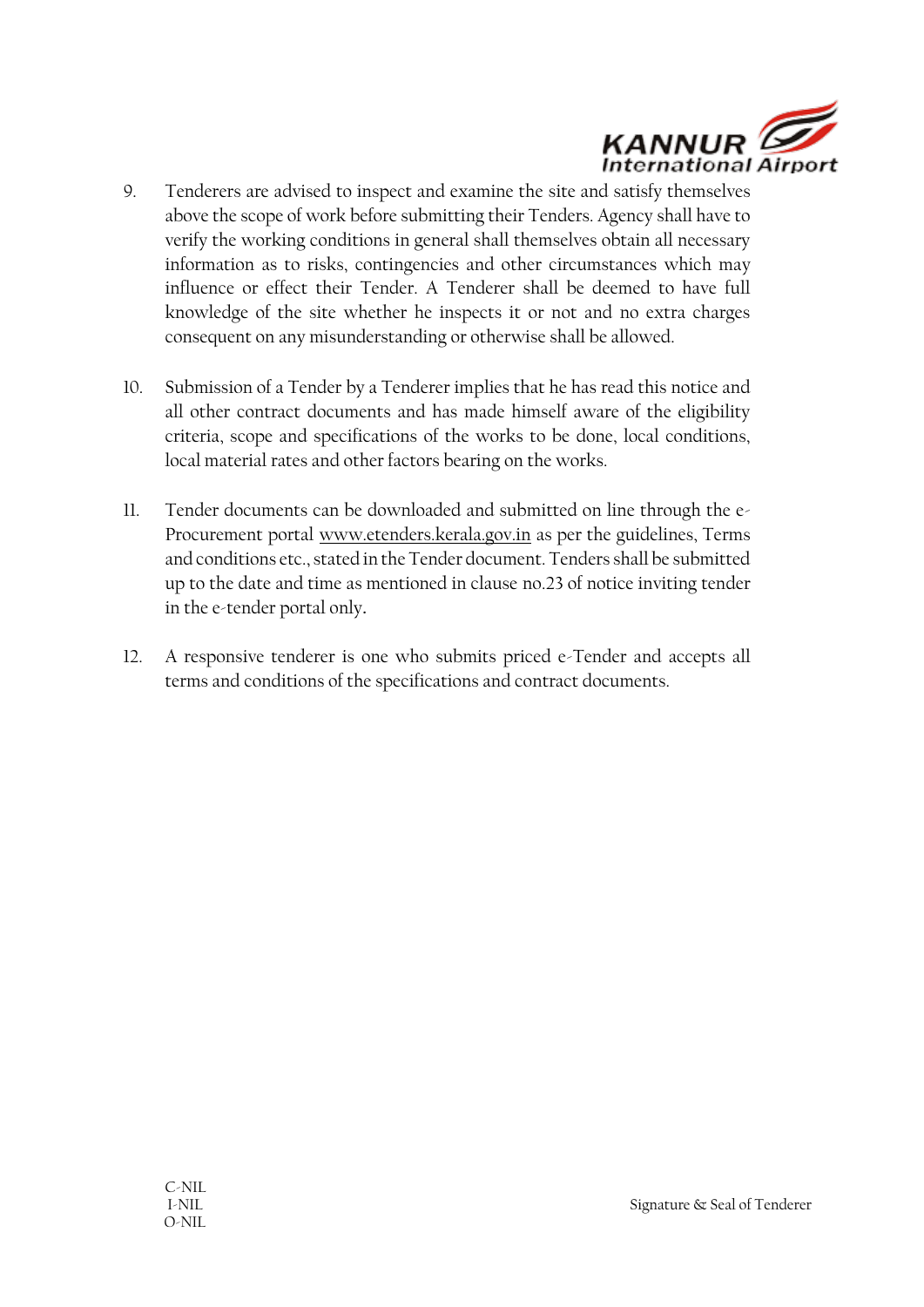

- 13. A major modification is one which affects in any way the quality, quantity and period of completion of the work or which limits in any way the responsibilities or liabilities of the Tenderer or any right of Kannur Airport as required in the specifications and contract documents. Any modification in the terms and conditions of the Tender which are not acceptable to Kannur Airport shall also be treated as a major modification and such tender will be rejected.
- 14. The Accepting Authority reserves to himself the right of accepting the whole or any part of the Tender and Tenderer shall be bound to perform the same at his quoted rates.
- 15. The Tenderer shall not be permitted to Tender for works in Kannur International Airport Ltd, Engineering Department responsible for award and execution of contracts, in which his near relative is posted as Manager Finance & Accounts or Sr. Officer or as an engineer in any capacity. He shall also intimate the names of persons who are working with him in any capacity or are subsequently employed by him and who are near relatives to any officer in Kannur International Airport Ltd. Any breach of this condition by the contractor would render him liable to be debarred from Tendering for next 2 years.
- 16. The tenderers shall give a list of Kannur Airport employees related to him if any.
- 17. No Engineer equivalent to Gazetted rank or other Gazetted Officer of equivalent rank in Central/state Government Department employed in Engineering or Administration duties in an Engineering Department of Kannur International Airport Ltd/ Govt. of Kerala is allowed to work as a contractor for a period of two years of his retirement from Kannur International Airport Ltd / Government service, without the previous permission of appropriate authority. This contract is liable to be cancelled if either the contractor or any of his employees is found at any time to be such a person who had not obtained the permission of Kannur International Airport Ltd /Govt. of Kerala as aforesaid before submission of the Tender or engagement in the contractor's service.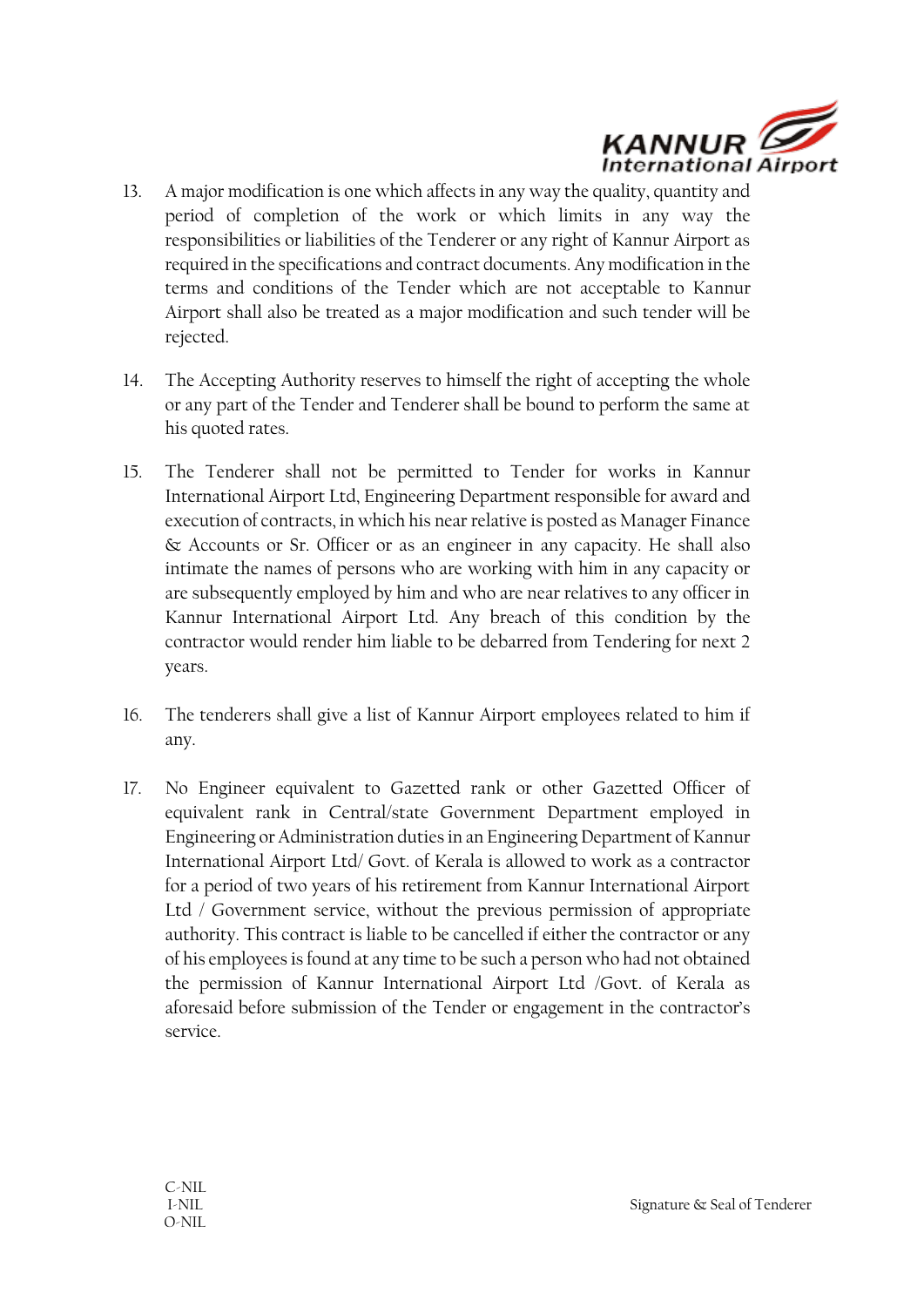

- 18. The Tender for the work shall remain open for acceptance for a period of 120 days from the date of opening of e-Tenders **(Technical Bid).**
- 19. All the payments of contract in INR shall be payable to the contractor only. No direct correspondence from associate/Accredited agent shall normally be entertained by Kannur Airport. Any default by associate/accredited agent shall be sole responsibility of contractor. In case of any lapse/violation by the associate/accredited agent action shall be taken as per the terms of the agreement against the contractor only.
- 20. The tenderer should study the complete tender document. In order to facilitate Kannur Airport to prepare responses, the interested tenderers are requested to submit their queries, in e-tender portal only, prior to the scheduled date of the submission of e-tenders mentioned in the clause no 23. Tenderers queries will be replied through e-portal only. Any bidder submitting queries other than through e-portal will be treated as invalid and will not be replied and violation of tender conditions. In such case their tender is liable to be rejected. The decision of Kannur Airport in this regard will be final and binding on the agencies.

#### 21. **GUIDANCE FOR SUBMISSION OF TENDER**

#### i. **Cost of Tendering**

Tender document will be available for free download on [www.etenders.kerala.gov.in](http://www.etenders.kerala.gov.in/) However, tender document fees shall be payable at the time of bid submission as stipulated in this tender document.

The Tenderer shall bear all costs associated with the preparation and submitting the tender and the Kannur Airport shall in no case be responsible or liable for such costs.

## ii. **Language and Currency:**

#### **A. Currency:**

i. Firms shall quote in Indian Rupees (INR) only for all the items in the Price Bid i.e. in the Bill of Quantity (BOQ).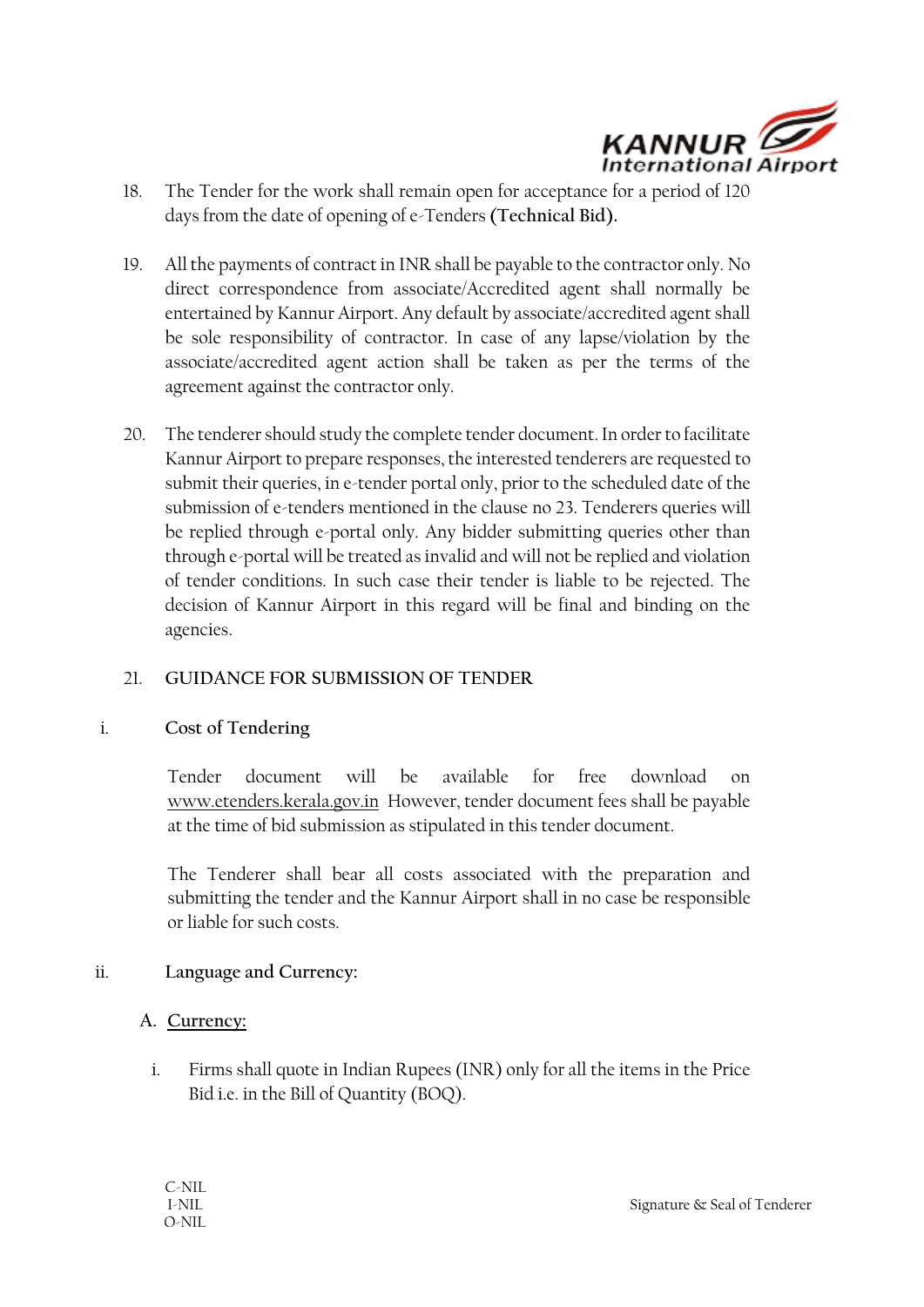

- ii. Cost of supply of tools, tackles, manpower, consumables, all taxes, duties, local transport, insurance for labors, testing, operation and maintenance activities shall be included in the BOQ (Bill of Quantity) quote.
- iii. This is an item rate tender, only rates quoted shall be considered. Tenderer should quote the rates in figures only and corresponding words will have generated automatically (In English Language only). The rates quoted in figures shall be in International numerals and whole numbers. The amount for each item should be worked out and all requisite totals given. Special care shall be taken while making entry of rate in figures. Any tender offers percentage below/above the estimated cost (percentage of tender) is liable to be rejected.
- iv. The tenderer should note that Indian Rupees Payment (INR) as given in Financial bid shall be payable to them for all elements of quote.
- v. Price bids are invited exclusive of GST. However, Tax exemptions including certificates of any sort, if available may be dealt with the concerned Dep't of Govt. of India/ Govt. of Kerala by the bidder. In no case Kannur Airport will be responsible for considering the tax exemptions in the submitted bid, but Kannur Airport can arrange necessary papers to obtain the tax exemption from respective Govt. Departments, if any tax exemption available, the same shall be transferred to Kannur Airport.

#### **B. Language:**

- i. The rates shall be quoted in English language and international numerals. The rates shall be in whole numbers. The tender prepared by the Tenderer and all correspondence and documents relating to the Tender exchanged by the Tenderer and the Kannur Airport, shall be written in the English language. In the event of the work being awarded, the language of all services, manuals, instructions, technical documentation etc. provided for under this contract shall be in English.
- ii. If any supporting document is submitted in any Language other than English, a self-attested English version shall be submitted with the respective document duly **apostle notarized**.

#### iii. **Tendering Process:**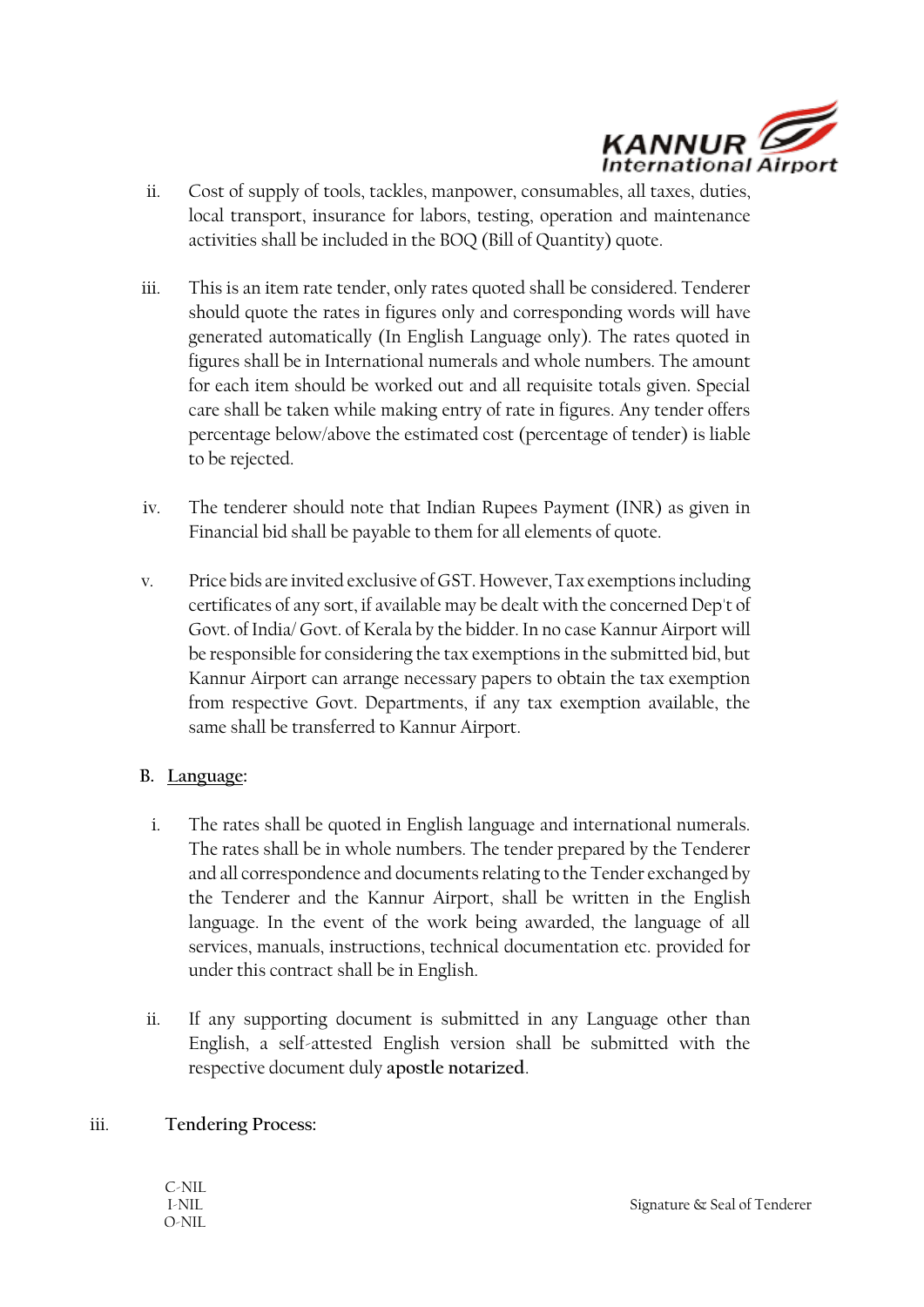

i) This tendering is carried out through e-procurement System of National Informatics Centre via the Kerala State IT Mission is an open e- tender process consists of 3 Covers as follows:

**Cover-1:** Compliance statement **(Annexure-1)** duly filled confirming the online submission of the Tender Fee and Earnest Money Deposit (EMD) by the tenderer.

**Cover-2:** The Tenderer shall submit the Pre and Technical Bid-Qualification Documents Compliance statement **(Annexure- 2 & 3)** duly filled in, along with the scanned copies of the documents.

**Cover 3: Financial Bid** \*\*The Tenderer shall upload the duly filled Bill of Quantity in BOQ.xls file document.

**\*\*Note:** The blank price bid (BOQ.xls file) should be downloaded and saved on bidder`s computer without changing file-name otherwise bid will not get uploaded. The bidder should fill in the details in the same file and upload the same to the website.

The department doesn't take any responsibility for any technical snag or failure that has taken place during document upload. Bidders are supposed to enter only bidders name and rates in INR in the BOQ. If this condition is found to be violated, the offer of this bidder is liable to be rejected and EMD forfeited.

- ii) **Fixed Price**: Prices quoted by the Bidder shall be fixed during the bidder`s performance of the contract and not subject to variation on any account. A bid submitted with an adjustable / variable price quotation will be treated as nonresponsive and rejected.
- iii) Bidders have to submit their documents pertaining to the Pre-Qualification Criteria /Technical Criteria and Financial Quote, strictly on line, in the website www.**[etenders](http://www.etenders.kerala.gov.in/)**.**kerala**.**[gov.in](http://www.etenders.kerala.gov.in/)**No manual submission is allowed and manual bids shall not be accepted under any circumstances.
- iv) Notification of Award of contract will be made in writing to the successful Tenderer by the Accepting Authority or his representative. The contract will normally be awarded to the qualified and responsive Tenderer offering lowest evaluated bid in conformity with the requirements of the specifications and contract documents and the Accepting Authority shall be the sole judge in this regard. The Accepting Authority does not bind himself to accept the lowest or, any tender or to give any reason for his decision.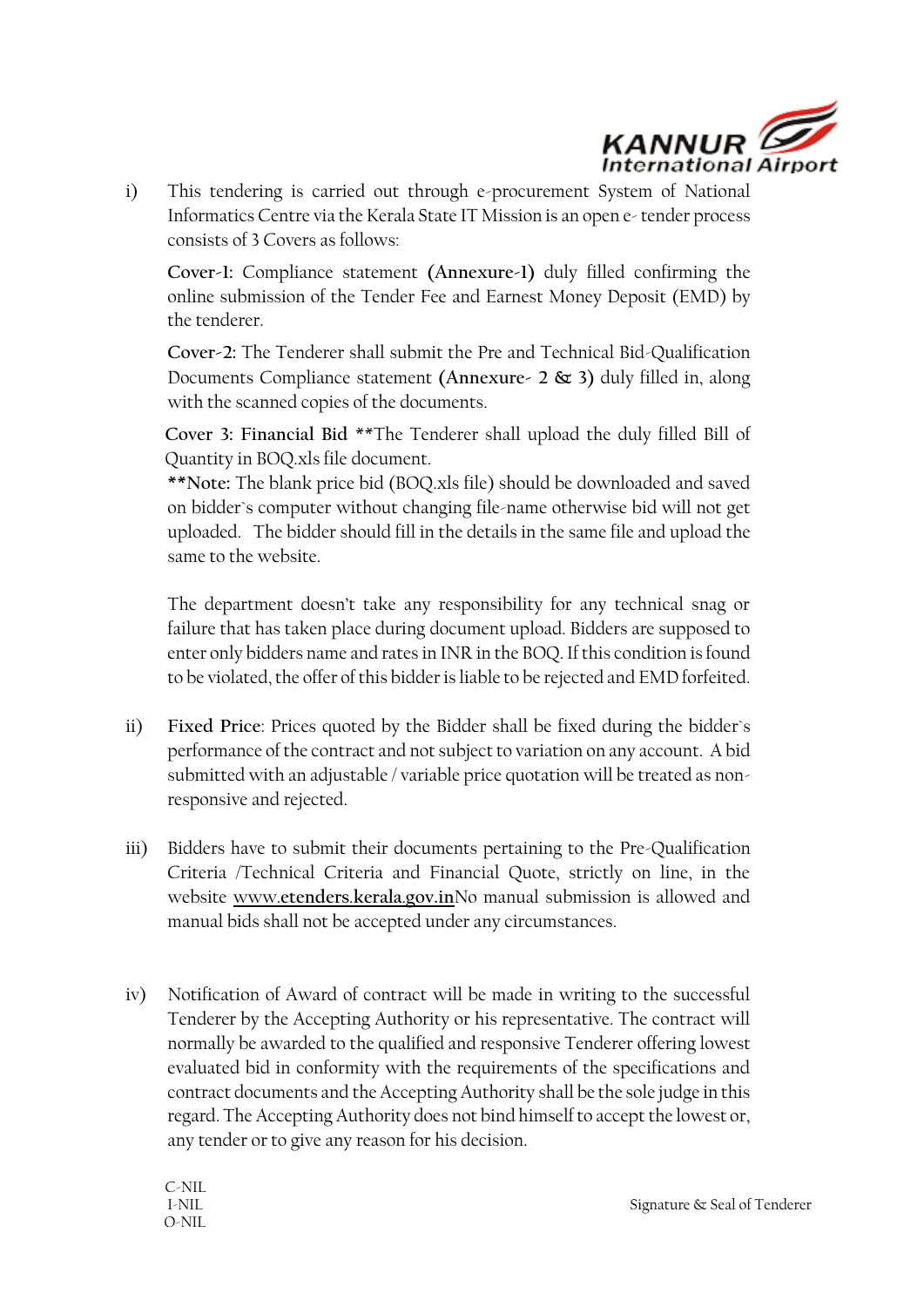

Successful tenderer is required to furnish a Security Deposit **(Annexure-7)** along with supporting Bank Guarantee for an amount of 10 % of the contract value to Kannur Airport immediately after award but before signing of agreement.

- v) A responsive tenderer is one who submits priced tender and accepts all terms and conditions of the specifications and contract documents.
- vi) **Pre- Bid & Technical Bid Qualification documents**: The Pre-Bid & Technical Bid Qualification documents of the bidders who have submitted the Tender Fee and Earnest Money Deposit online as per the tender conditions will only be opened and evaluated.
- vii) **Pre -Bid Meeting**: The Qualified bidders may be called for a Pre-Bid meeting if required, prior to the Financial Bid Opening.
- viii) **Financial Bid**: Only the Financial Bid of the Bidders who have qualified in the Pre-Bid and Technical Bid as per the tender conditions and accepted by Kannur Airport will be opened on a later date, with prior notification.
- ix) **Publishing of Corrigendum:** All corrigenda shall be published on www.**[etenders](http://www.etenders.kerala.gov.in/)**.**kerala**.**[gov.in](http://www.etenders.kerala.gov.in/)** and shall not be available elsewhere.

## iv. **GUIDELINES FOR PARTICIPATING IN e-TENDER:**

- i. Tender documents can be down loaded from the Web site www.**[etenders](http://www.etenders.kerala.gov.in/)**.**kerala**.**[gov.in.](http://www.etenders.kerala.gov.in/)**The bids shall be submitted online through this portal.
- ii. Bidders should have a Class II or above Digital Signature (DSC) to be procured at their own cost from any Registration Authorities under the Certifying Agency in India (details available on [www.cca.gov.in\)](http://www.cca.gov.in/). The Office of Controller of Certifying Authorities (CCA), issues Certificate only to Certifying Authorities (CA). CA issue Digital Signature Certificate to enduser. Bidders can approach any one of the following five CAs for getting Digital Signature Certificate. The website addresses are given below:

[www.safescrypt.com](http://www.safescrypt.com/) [www.idrbtca.org.in](http://www.idrbtca.org.in/) [www.tcs-ca.tcs.co.in](http://www.tcs-ca.tcs.co.in/) [www.ncodesolutions.com](http://www.ncodesolutions.com/)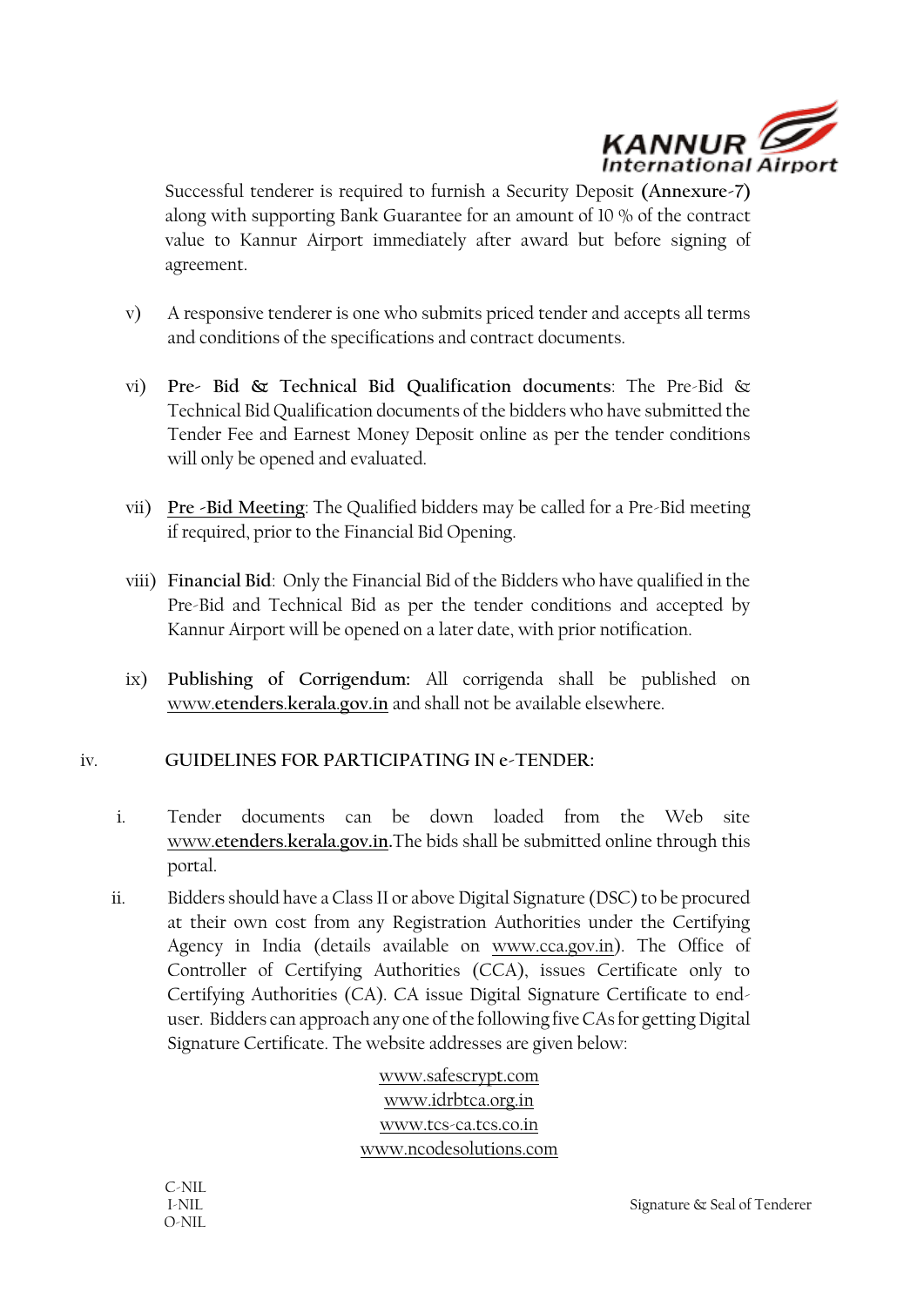

#### [www.e-Mudhra.com](http://www.e-mudhra.com/)

iii. Subsequently, bidders have to register (one time process) on the website www.**[etenders](http://www.etenders.kerala.gov.in/)**.**kerala**.**[gov.in](http://www.etenders.kerala.gov.in/)**for participating in this tender. For any type of assistance, bidders may contact the e-procurement support desk of Kerala State IT Mission through email [:etendershelp@kerala.gov.inw](mailto:etendershelp@kerala.gov.in)ith a copy to etenderenquiry@kannurairport.in

Telephone: 0471-2577088 / 2577188 / 2577388

OR

0484-2336006 / 2325262

iv. The bidders shall submit their Technical bid and Financial bid online on www.**[etenders](http://www.etenders.kerala.gov.in/)**.**kerala**.**[gov.in](http://www.etenders.kerala.gov.in/)** along with online payment of tender document fees and EMD. Finally click on "Freeze bid" link /icon to complete the submission process (which is necessary for the successful submission)

For detailed instructions on bid submission process, please visit www.**[etenders](http://www.etenders.kerala.gov.in/)**.**kerala**.**[gov.in](http://www.etenders.kerala.gov.in/)**. and click "Bidders Manual Kit" link on the Home page.

#### 22. **TENDER DOCUMENT FEES AND EARNEST MONEY DEPOSIT (EMD)**

The bidder shall pay, a tender document fees of Rs**. 5,900/-**-(inclusive of GST) and Earnest Money Deposit of **Rs. 50,000/-**

**Online Payment modes:** The tender document fees and EMD can be paid in the following manner through e-payment facility provided by the eprocurement system:

## **i) STATE BANK OF INDIA (SBI) INTERNET BANKING:**

If a bidder has a SBI internet banking account, then, during the online bid submission process, bidder shall select SBI option and then select Internet banking option. The e-procurement system will re-direct the bidder to SBI`s Internet banking page where he can enter his internet banking credentials and transfer the tender document and EMD amount.

## **ii) NATIONAL ELECTRONIC FUND TRANSFER (NEFT) / REAL TIME GROSS SETTLEMENT (RTGS) :**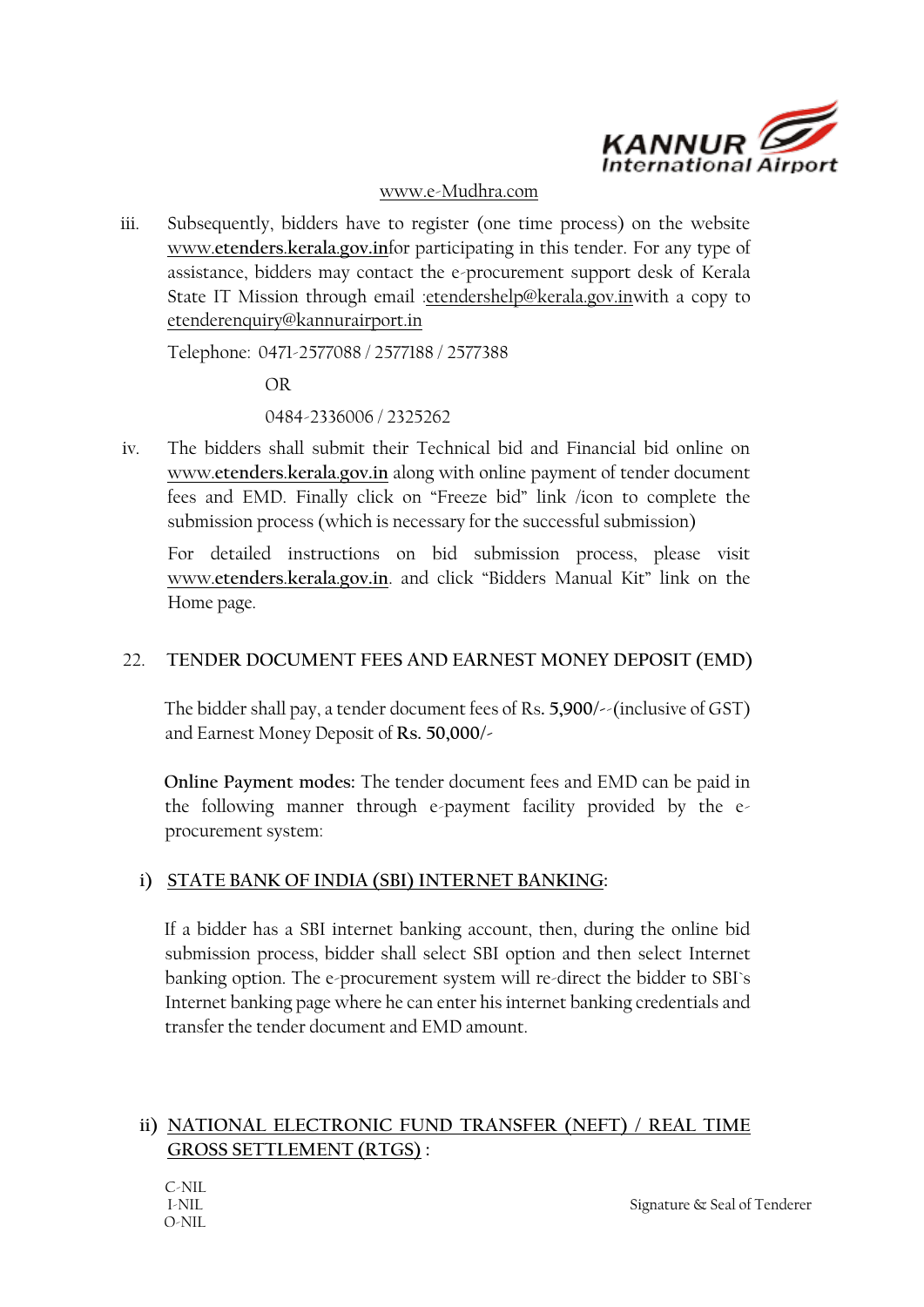

- a) If a bidder holds bank account other than SBI then, during the online bid submission process, bidder shall select NEFT / RTGS option. An online remittance form would be generated, which the bidder can use for transferring amount through NEFT / RTGS either by using internet banking of his bank or visiting nearest branch of his bank. After obtaining the successful transaction receipt no., the bidder has to update the same in e-procurement system for completing the process of bid submission. Bidder should only use the details given in the Remittance form for making a NEFT / RTGS payment otherwise payment would result in failure in eprocurement system.
- b) **Bidders are advised to exercise NEFT mode of payment option at least 48 hours and RTGS payment atleast 24 hours priorto the last date and time of bid submission to avoid any payment issues**.
- c) The Bidder need to generate fresh NEFT / RTGS challan form for this tender for making the on-line fee payment. Using Old challan forms pertaining to any of the earlier tenders / re-tenders for making the on-line fee / EMD payment will not be accepted by the e-Procurement System and will result in rejection of bid.

## **NEFT / RTGS Payment Guidelines**:

- i) Bidder should ensure that the tender document fees and EMD are remitted as one single transaction.
- ii) Bidder should ensure that the tender document fees and EMD are remitted only to the account number given in the remittance form provided by the e-procurement system for that particular tender.
- iii) Only NEFT / RTGS remittance are allowed. Bidder must ensure that the banker does NEFT / RTGS transaction only (for above 2 lakhs payments as per RBI guidelines). No other payments modes are accepted.
- iv) Bidder should ensure that the amount being remitted is exactly the same as shown in the remittance form. In case of shortage, the tender will be cancelled.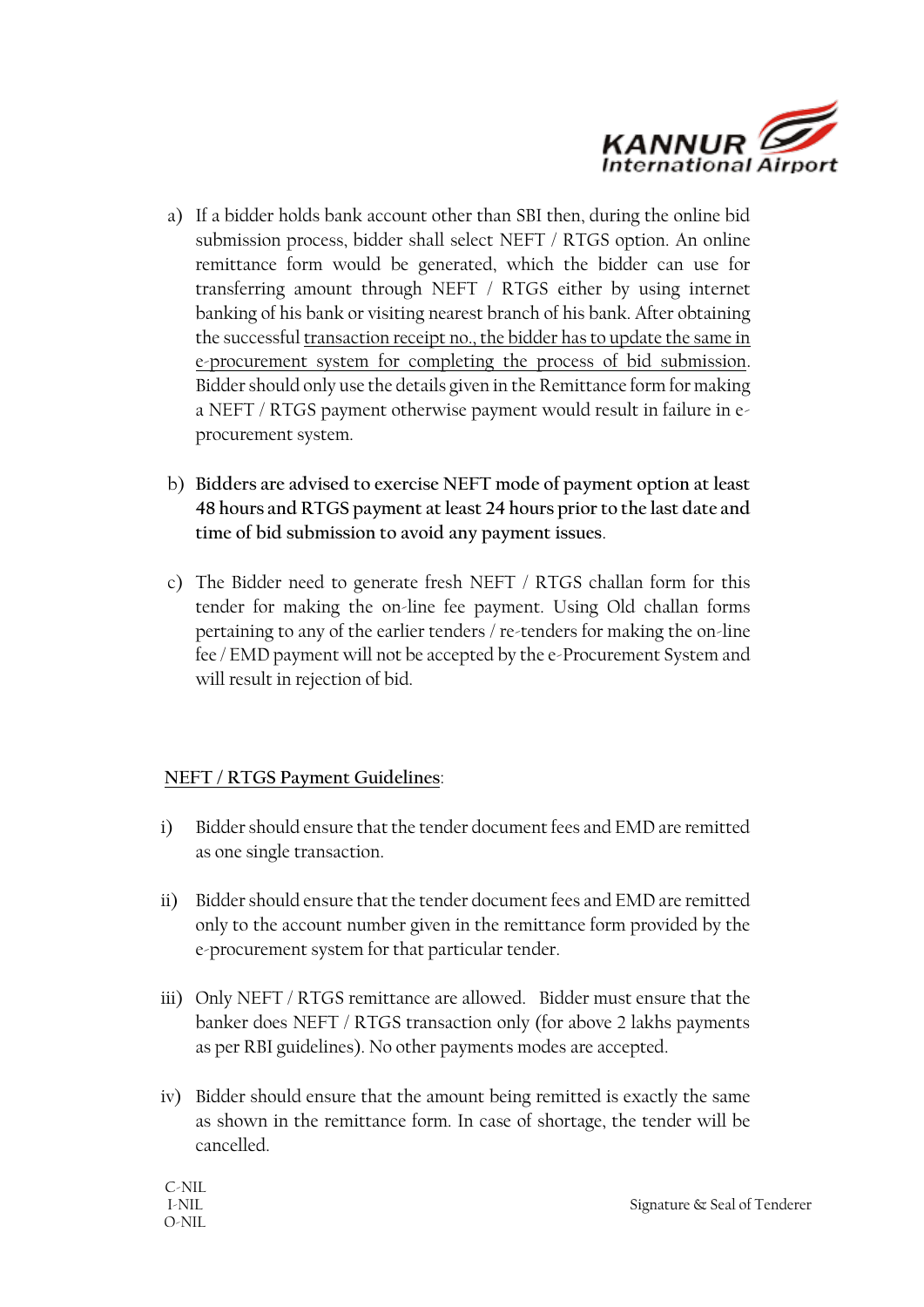

- v) Bidders should ensure that the remittance confirmation (UTR number) received after NEFT / RTGS transfer should be updated as it is, in the eprocurement system for tracking the payment.
- vi) The remittance form provided by the e-procurement system shall be valid for that particular bidder and bid only and should not be re-used for any other tender or bid or by any other bidder.
- vii) Any transaction charges levied while using any of the above modes of online payment has to be borne by the bidder. The supplier / contractor`s bid will be evaluated only if payment status against bidder is showing "Success" during bid opening.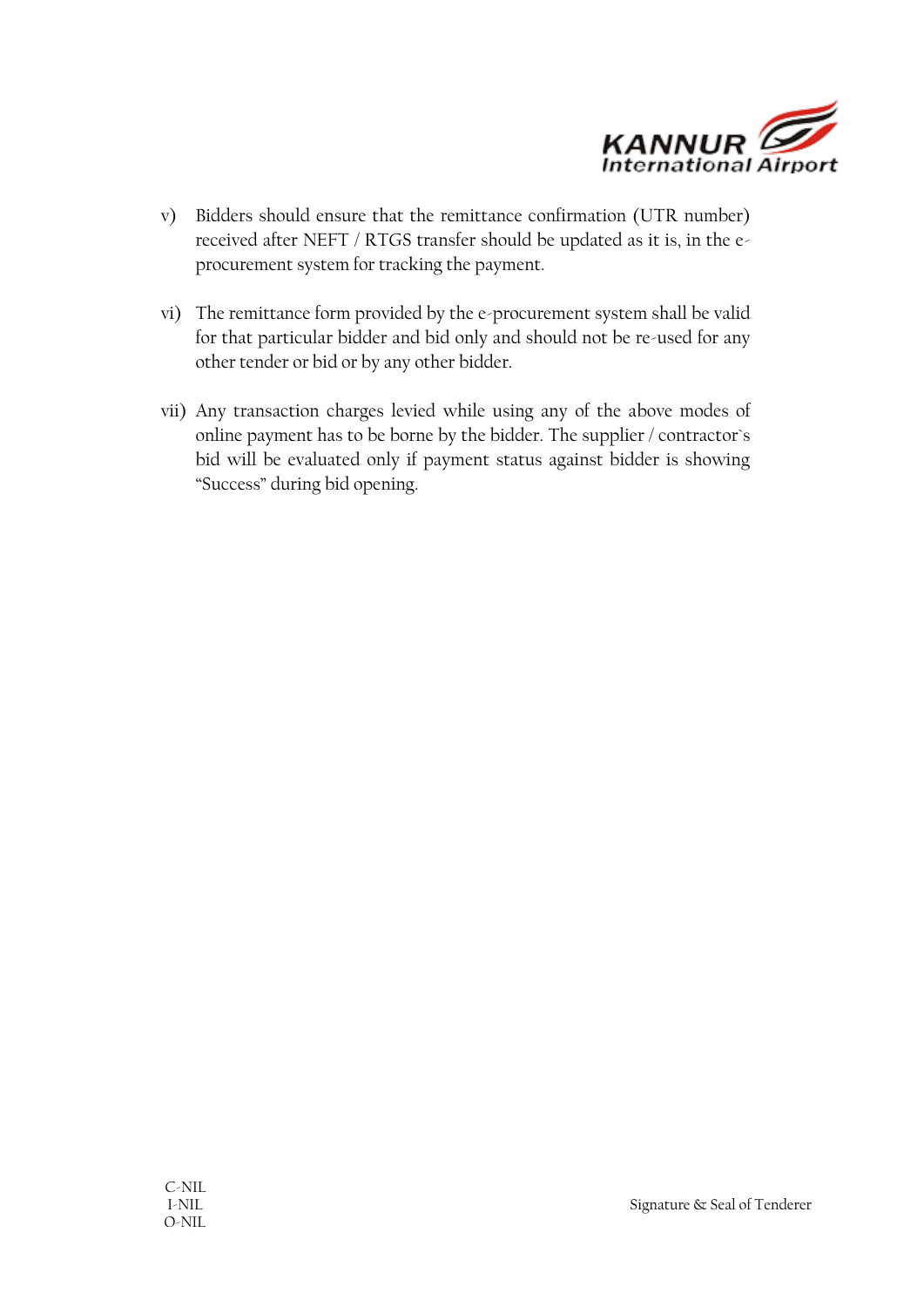

#### 23. **CRITICAL DATES**:

| SL <sub>No.</sub> | <b>EVENT</b>                                               | DATE and TIME                                               |                         |
|-------------------|------------------------------------------------------------|-------------------------------------------------------------|-------------------------|
|                   | Document Download<br>Sale                                  | StartDate:<br>02/06/2022                                    | End date:<br>16/06/2022 |
| $\mathcal{D}$     | Clarification                                              | StartDate:<br>02/06/2022                                    | End date:<br>13/06/2022 |
| 3                 | <b>Bid Submission</b>                                      | <b>Start Date:</b><br>02/06/2022                            | End date:<br>16/06/2022 |
| 4                 | Pre-Qualification&<br>Technical Bid<br><b>Opening Date</b> | 20/06/2022                                                  |                         |
| 5                 | Financial Bid<br><b>Opening Date</b>                       | Will be notified after the Technical Bid<br>opening process |                         |

#### **NOTE\*\***

**i)** Kannur Airport may at its discretion extend / change the schedule of any activity by intimating the bidders through a notification on the etender portal.

#### 24. **Clarification on Tenders:**

- a) All enquiries/clarifications in connection with this tender should be addressed to the Managing Director, through clarifications in the e-Procurement system (Tender management). The Clarifications / queries shall be replied through the e-Procurement System. The clarification/queries send other than through e-portal will not be considered and replied. Such act will be termed as violation of tender condition and action as deemed fit will be taken including black listing by Kannur Airport and will be binding on the bidder.
- b) To assist in the examination, evaluation and comparison of Tenders, the Kannur Airport may, at its discretion, ask the Tenderer for a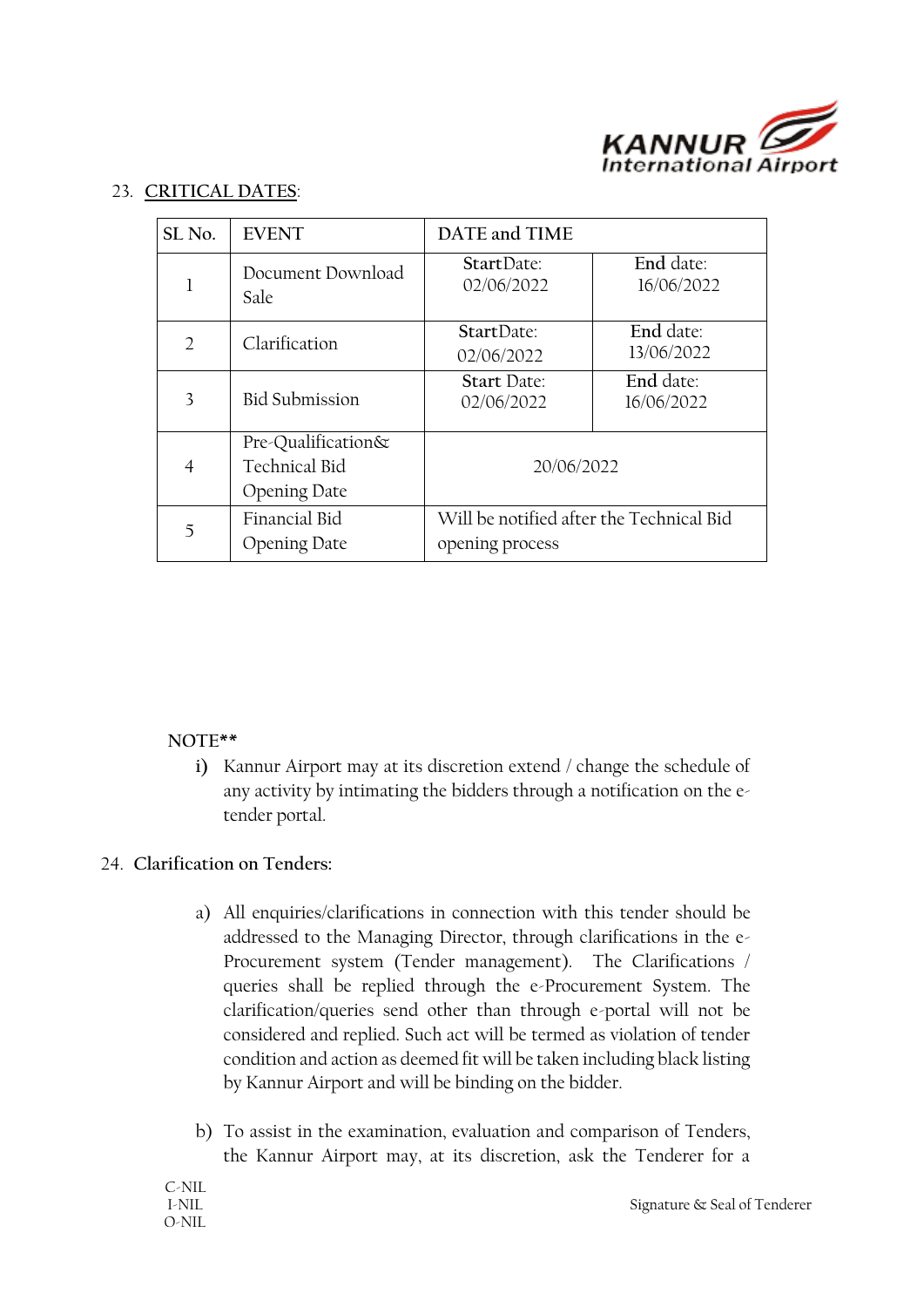

clarification. All responses to requests for clarification shall be through the e-Procurement System only.

c) Kannur Airport may, at its discretion, extend the deadline for the submission of Tender by amending the Tender Documents in accordance with **Clause 23** of NIT**,** in which case all rights and obligations of Kannur Airport and Tenderers previously subject to the deadline will thereafter be subject to the deadline as extended.

#### 25. **Late Tenders:**

Any tender submitted by the Tenderer after the deadline for submission of Tenders will not be accepted in the e-Portal.

## 26. **Modification and Withdrawal of Tenders:**

- a. No Tender shall be modified subsequent to the deadline for submission of Tenders.
- b. No Tender shall be withdrawn in the interval between the deadline for submission of Tenders and the expiration of the period of Tender validity specified.
- 27. The tenderer should down load the tender document or any other file from the "Tender Documents" or "Amendments/Corrigendum" uploaded in the [www.etenders.kerala.gov.in](http://www.etenders.kerala.gov.in/) e-tendering portal and upload the digitally signed file of the same along with the unconditional acceptance in the Cover-2 "Pre- bid &Tech Bid qualification" section of "Bid Invitation Technical/attachment" in e-tendering portal.

Tender for the work shall be submitted online through e-tendering portal as detailed below.

28. Rates to be quoted in **"Items" section** only. Before quoting rates in "Items" Section in financial bid, the bidders are advised to read the full description of respective items & unit of Bill of Quantities (BoQ) in conjunction with the short description of items & unit.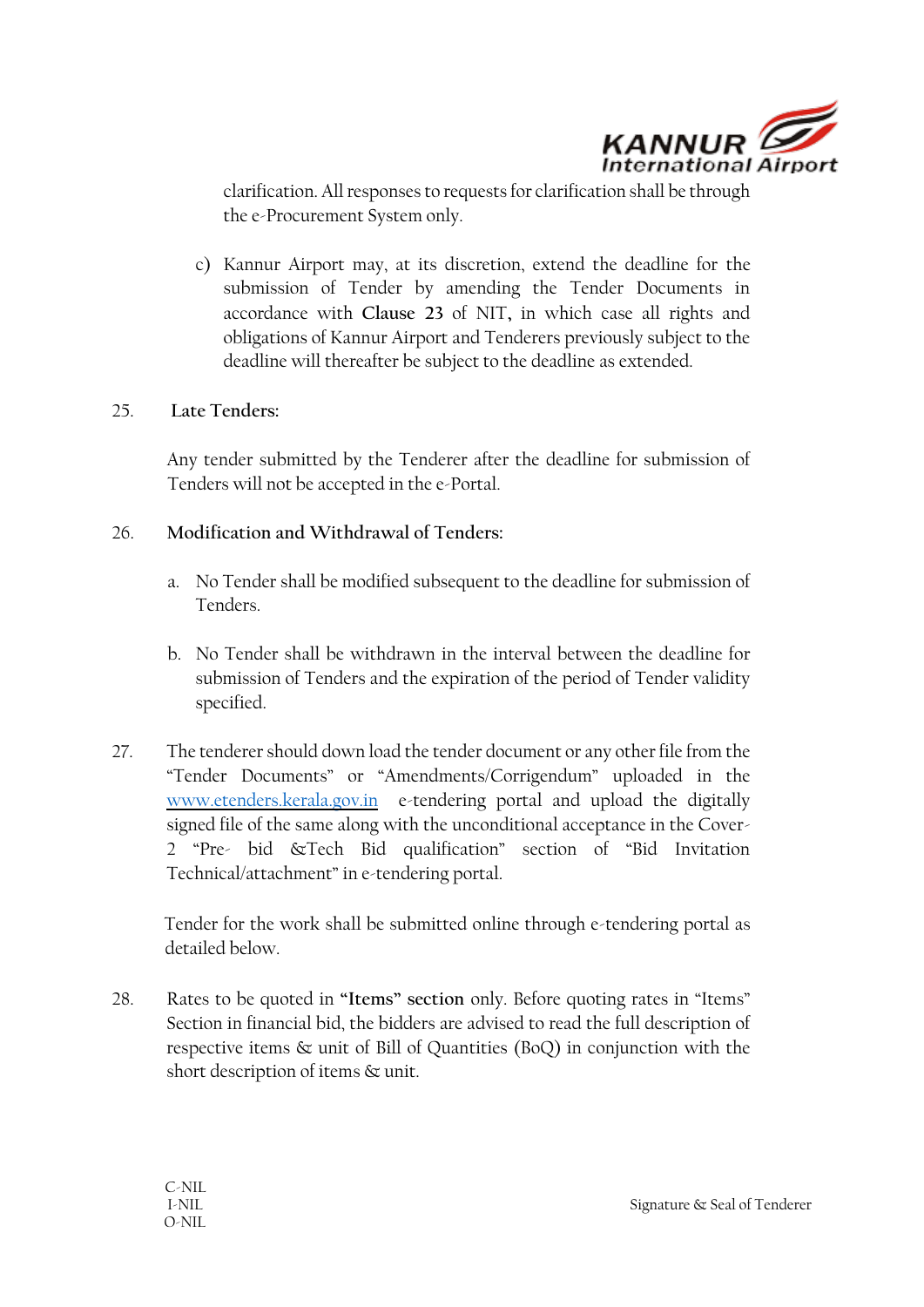

- 29. The rates for individual item has to be quoted clearly along with **discount** if any excluding GST. The proof of firm's GST Registration number (GSTN) shall be given as per per Annexure
- 30. The tenderer shall submit tender documents in the e-tender portal only on or before the due date and time for submission of tender specified in clause no. 23 of notice inviting tender.

#### 31. **Earnest Money Deposit (EMD):**

- i. Tenders not submitted the requisite earnest money will be rejected. In the case of any extension of tender opening date, tenderer shall arrange to extend validity of such EMD (on line payment) suitably.
- ii. On acceptance of the Tender, the earnest money will be treated as part of the security deposit. The EMD of the successful tenderer will be returned if the tenderer furnishes the security deposit.
- iii. Kannur Airport will return the EMD where applicable to every unsuccessful tenderer except as provided in the tender document.
- iv. If the successful tenderer fails to submit the Security deposit (SD) or fails to enter into a contract agreement with Kannur Airport within 30 calendar days after the date of issue of letter of acceptance of bid, EMD amount shall be forfeited, besides cancellation of contract/award and banning of the agency for a period of 3 years from participating in Kannur Airport tenders.
- v. No interest or any other expenses, whatsoever on the EMD will be payable by Kannur Airport.
- vi. The Tender EMD shall be forfeited in the following case also:
	- a) If a tenderer withdraws its tender during the period of tender validity specified in the tender conditions.
	- b) In the case of a successful Tenderer, if the Tenderer fails.
		- i. To sign the Contract in accordance with **Clause 31.iv.**
		- ii. In case of any false information/document submitted by tenderer.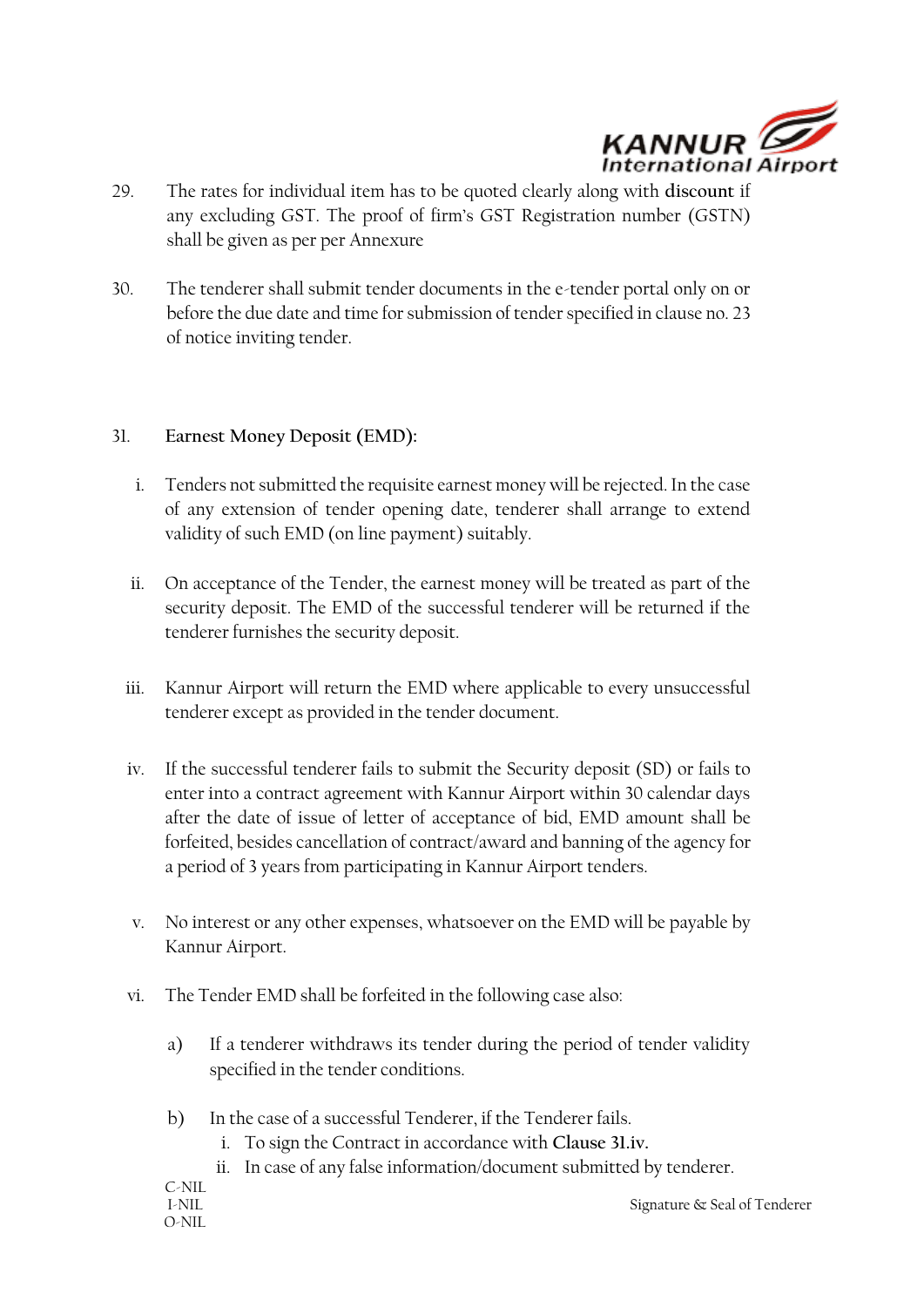

- c) Violation of tender conditions. Decision of Kannur Airport in this regard will be final and binding on the tenderer
- 32. The security deposit shall be as per GCC clause no. -10, page no. GCC -5-6.

## 33. **Procedure for quote of tender (Financial Bid):**

- i. Prices indicated in BOQ.xls file in (soft copy) shall be for the work site mentioned in the scope and entered in the following Manner:
- ii. The rate quoted shall be exclusive of GST which will be paid extra on production of proof.
- iii. The bidder shall quote only one price for each item of same specification against the nomenclature in BOQ.xls.
- iv. The prices quoted by the bidder shall remain firm during the entire period of contract and shall not be subject to variation/escalation on any account except for minimum wage revision
- v. The tender (Bid) shall remain valid for a minimum of 120 days from the date of opening of the technical bid. The bidder shall not be entitled, to revoke or cancel the offer or to vary any term thereof, during the above period of validity without the consent in writing of Kannur Airport. In case of, the bidder revoking or cancelling the offer or varying any term in regard thereof, the bidder's earnest money deposit shall be forfeited.
- vi. If there is any delay in finalization of the tender due to unforeseen factors, all the bidders shall be asked to extend the validity for an appropriate period, specifying a date by which tender is expected to be finalized. The request and the responses thereto shall be made in writing. The tender process will not be vitiated if any tenderer declines to extend the offer as requested for.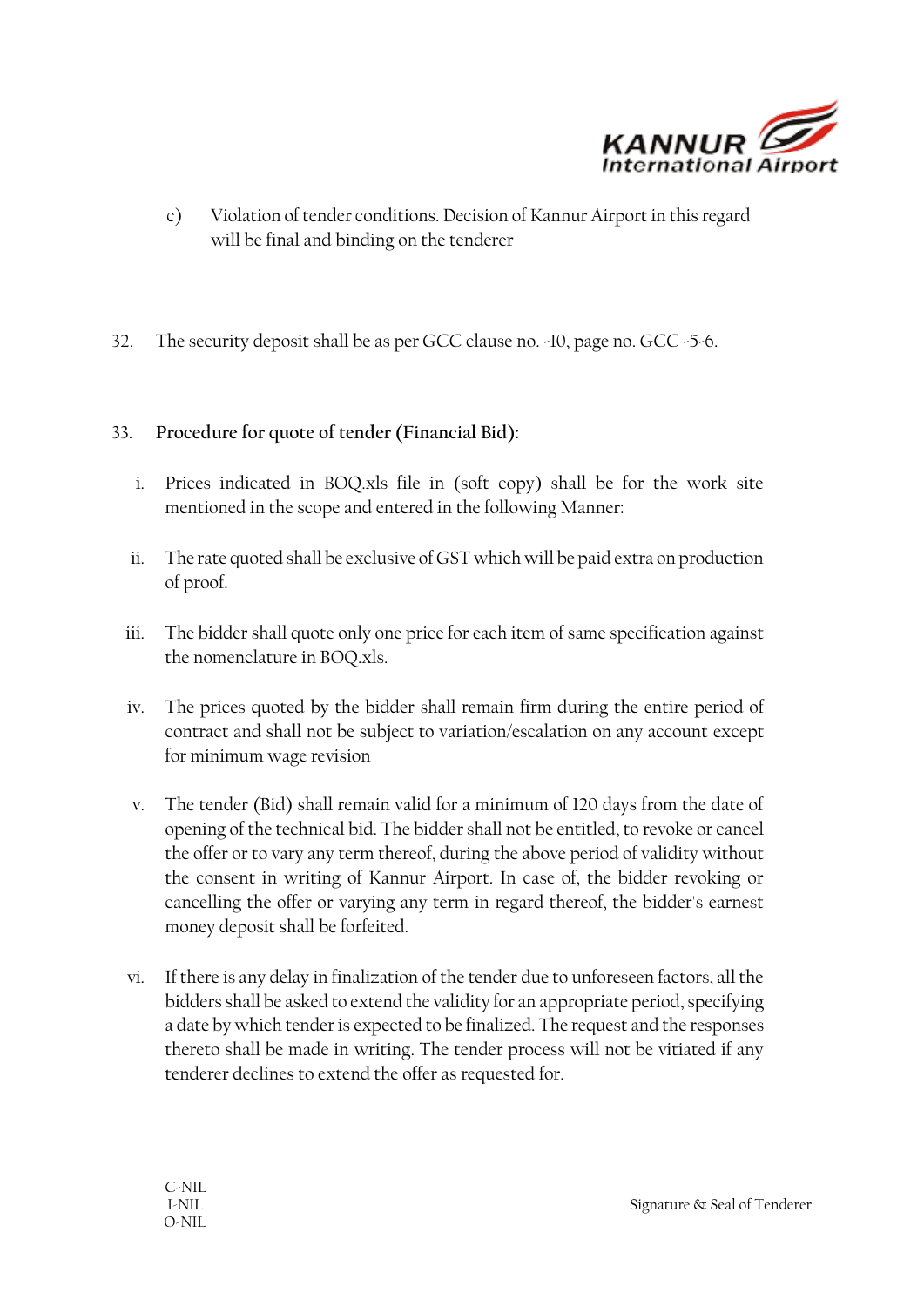

vii. All rates shall be quoted in the **Item Section** in Conjunction with BOQ (**Financial Bid).**

## 34. **Kannur Airport's Right to Vary Quantities:**  Kannur Airport reserves the right within the contract period to increase/decrease up 6 months for BOQ items 1&2 with the same terms and conditions.

#### 35. **Power of attorney/authorization for signing tender:**

- i. Only the Power of Attorney/Authorization holder of the tenderer on whose name the tender has been issued shall sign the Tender documents. Tender signed by the agent/representative shall not be considered and shall be rejected. Scanned copy of tender documents shall be submitted in the e-tender portal only.
- ii. The name and designation of the person or persons of the company who is authorized to sign shall be clearly indicated in the authority letter.
- iii. In the event of the tender submitted by a partnership firm, it must be signed separately by each partner thereof, or in the event of the absence of any partner, it must be signed on his behalf by a person holding a Power of-Attorney authorizing him to do so by the partners. A certified copy of the Power-of-Attorney issued by the company/partnership firm shall be produced with the tender along with evidence of registration of partnership firm / company firm shall be produced with the tender along with evidence of registration of partnership firm / company **Annexure-9** in format as shown in.
- 36. **Blank**

#### 37. **PROCEDURE FOR OPENING OF TENDER**

Following steps shall be followed for opening of tender documents.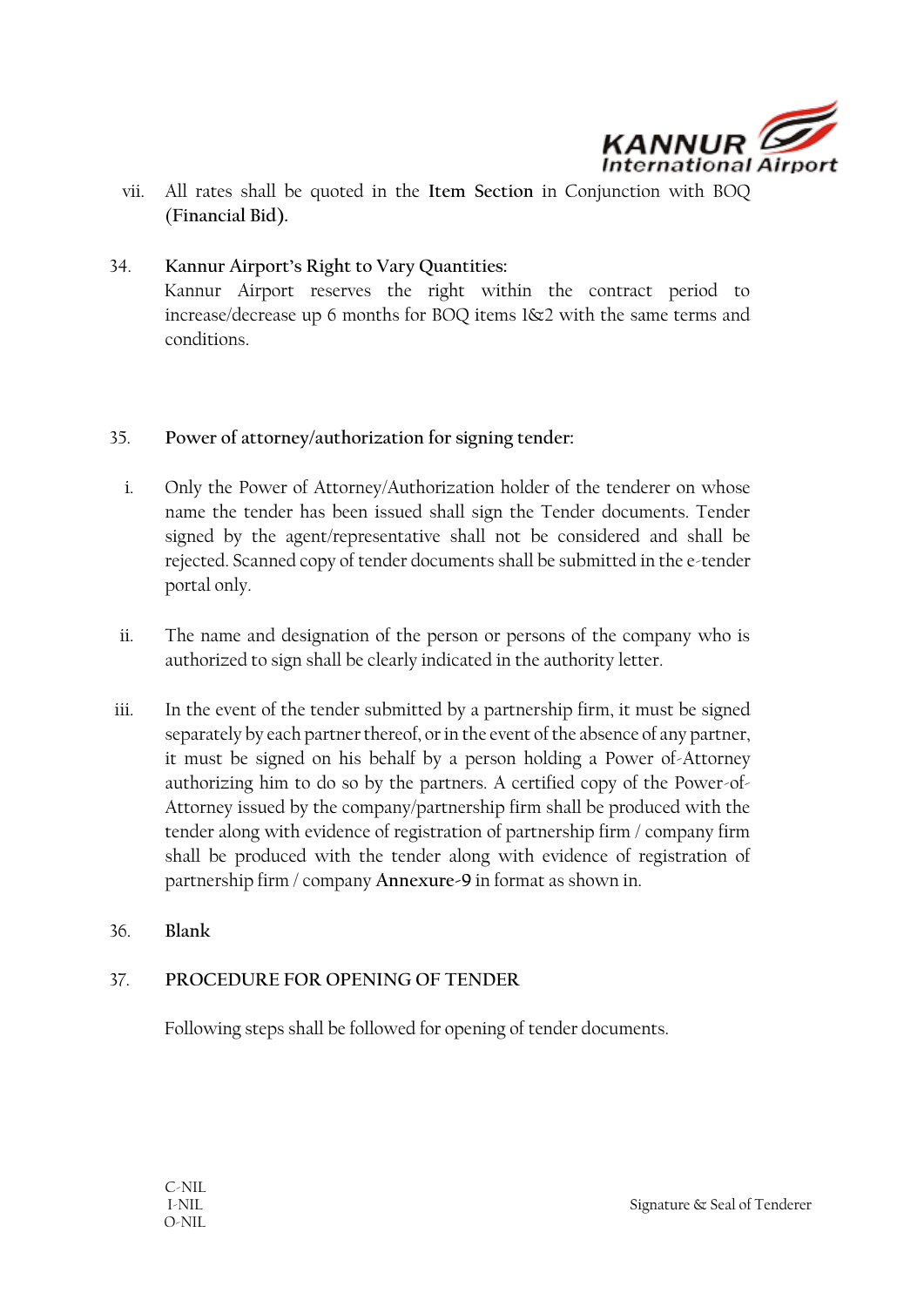

- i. The Fee cover (Cover-1) and Pre-qualification cum Technical Bid document (cover-2) shall be opened on scheduled tender opening date in the e-tender portal. If the prescribed form along with other documents like Authorization for signing tender, Unconditional Acceptance, Letter along with an Under taking as per Check list, Annexure-11etc. are not uploaded before the due date of submission of tender, such tender shall not be considered and liable to be rejected.
- ii. The Financial bid only of those tenderers whose Technical Bid has been accepted by Kannur Airport will be opened.

## 38. **COMPARISON AND EVALUATION OF TENDER**

- i. Prior to detailed evaluation, Kannur Airport will determine the substantial responsiveness of Tender document. A substantial responsive Tender is one, which conforms to all the terms and conditions of the Tender.
- ii. A tender is determined as not responsive, if tender is submitted incomplete, annexure are not filled up, unconditional acceptance letter and power of attorney etc. not found in proper form, such tenders are liable to be rejected by Kannur Airport.
- iii. Once the tenderer has given unconditional acceptance to Kannur Airport's tender conditions in its entirety, he is not permitted to put any remark(s)/condition(s) with the tender document.
- iv. In case the condition 38.ii mentioned above is found violated after opening Technical Bid, the tender shall be summarily rejected and Kannur Airport shall, without prejudice to any other remedy, be at liberty to forfeit the 10% of said earnest money.

Only those tenderers whose Technical Bid documents are acceptable to Kannur Airport will be examined and their techno-commercial (Financial) bid shall be evaluated to determine whether they are complete, meets tender requirements, free from computational errors, whether the data have been properly filled up, and whether the requisite documents as detailed have been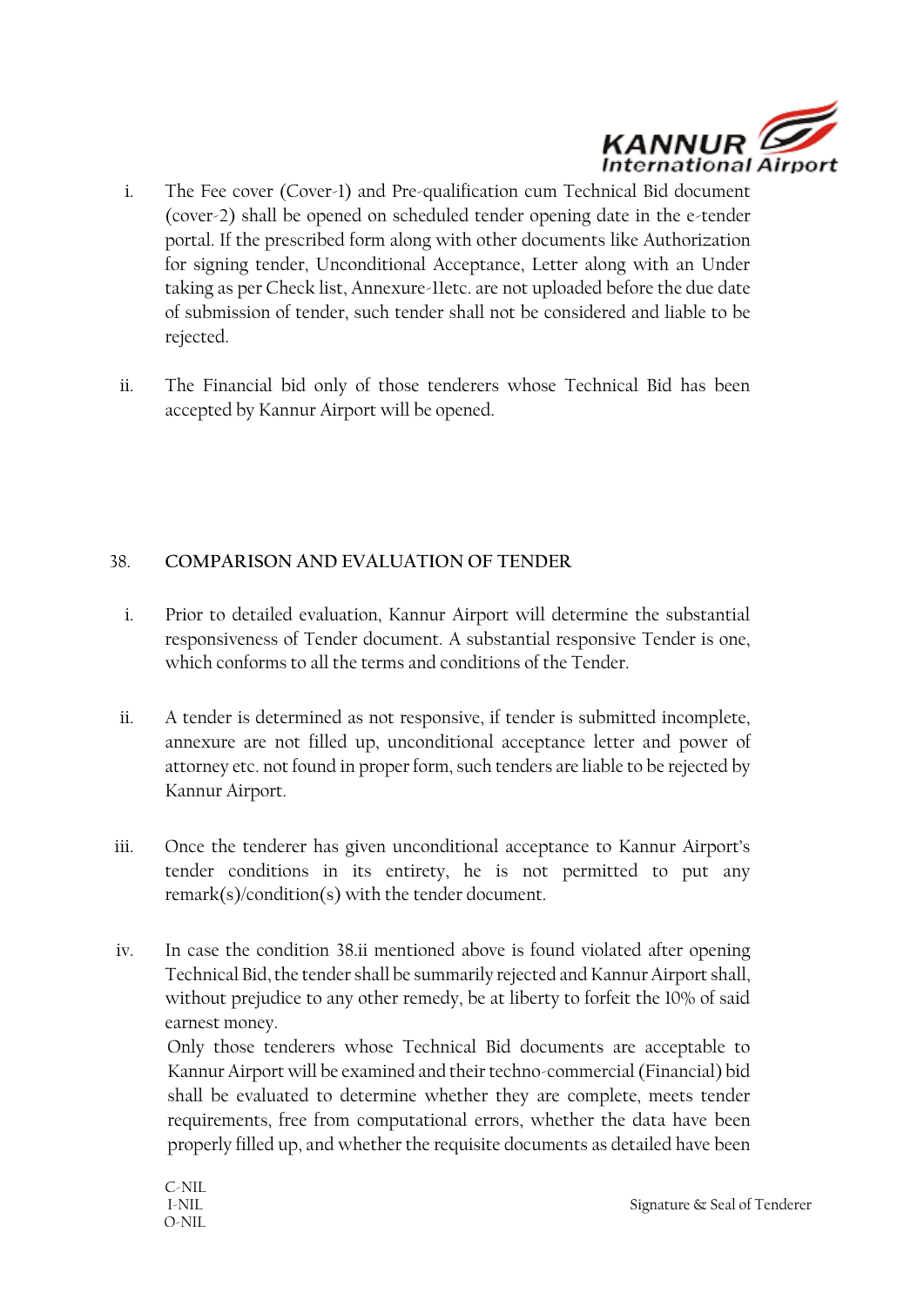

submitted in conformity to the Tender specifications, drawings and conditions.

39. **Financial bid:-**

Financial bid of only those tenderers whose Technical Bid documents are acceptable to Kannur Airport will be evaluated as under:

- i. The tenderer has to quote for all the items mentioned in the BOQ. If any item left unquoted the rate will be considered as zero and the lowest offer will be finalized accordingly. Even then the agency has to execute the full scope of work exactly as per the terms and condition of the tender.
- ii. The cost which is to be reimbursed by Kannur Airport on production of documentary proof shall not be taken into consideration for evaluation of Bids.

#### 40. **REJECTION OF TENDER: -**

- i. Kannur International Airport Ltd reserves the right to reject all the tenders or any of the tender or any part of tender without assigning any reason.
- ii. Kannur Airport reserves the right at its sole discretion not to award any work under this tender. Kannur Airport shall not pay any costs or loss incurred by the tenderers in the preparation and submission of any requisite tender or technical proposal or to procure contract for any of the items described herein.
- iii. If the tenderer deliberately gives wrong information or suppress any information in his Tender, Kannur Airport reserves the right to reject such tender at any stage or to cancel the contract, if awarded, and to forfeit the Earnest Money/Security deposit absolutely, in addition to any other appropriate/legal action or banning the agency in future Kannur Airport tenders, blacklisting etc..
- iv. Canvassing in any form in connection with the tenders is strictly prohibited and the tenders submitted by firms who resort to canvassing are liable for rejection.
- v. Any deviation in the Tender submission procedure will be considered as nonresponsive bid and liable to be rejected.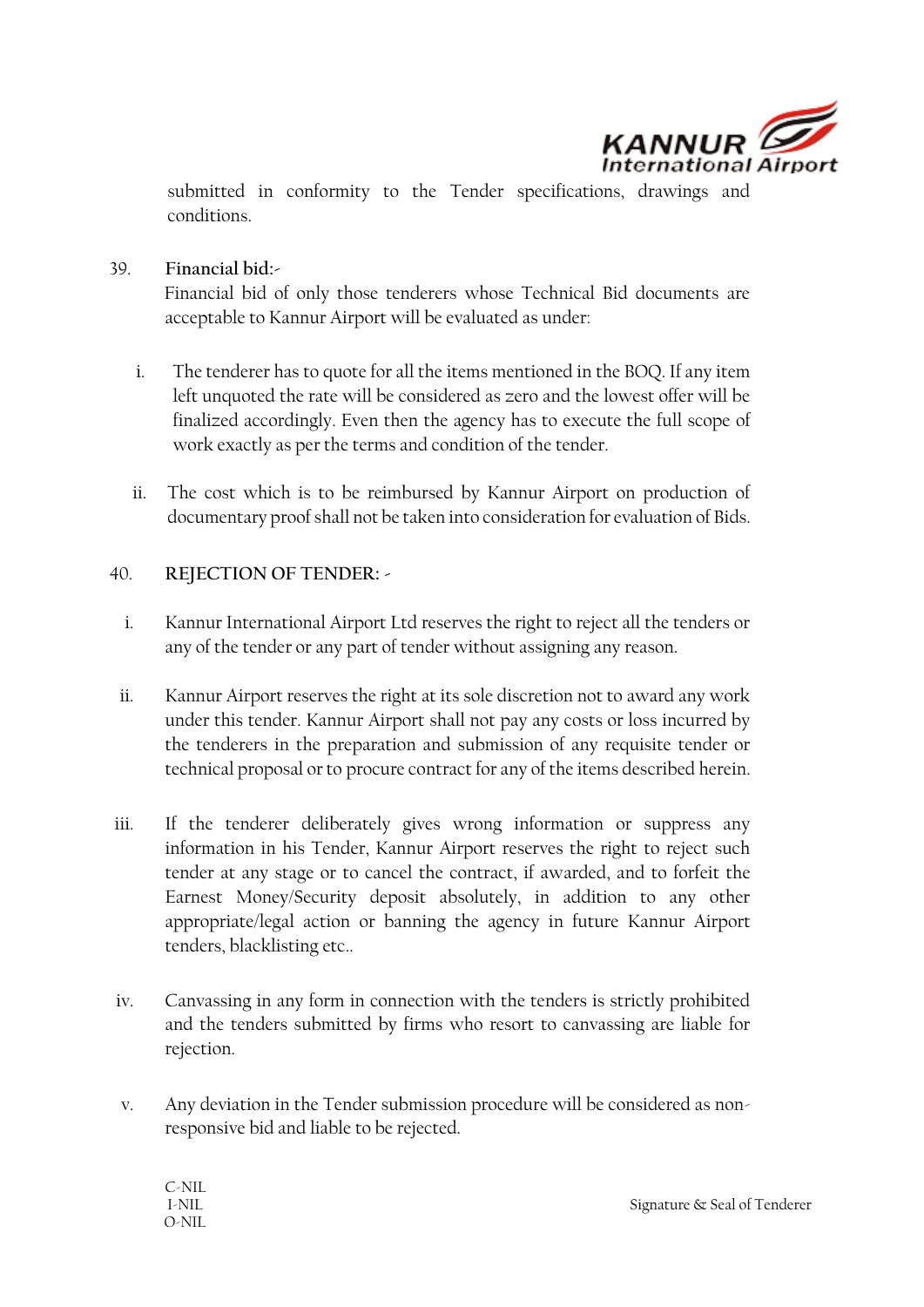

- vi. A Tenderer shall submit a responsive bid, failing which his Tender will be liable to be rejected.
- vii. Tender in which any of the particulars and prescribed information are missing or are incomplete, in any respect and/or prescribed conditions are not fulfilled, shall be considered non-responsive and is liable to be rejected.
- viii. The tenderer is expected to examine the tender document including all instructions, forms, terms, specifications, drawings, etc. Failure to furnish all information required as per the tender documents or submission of a tender not substantially responsive to the tender document in any respect may result in the rejection of the tender.
- ix. The work being executed under this tender shall be in operational/ Security areas of the airport also. Kannur Airport reserves the right to accept or reject the tender in full or in part if so required due to security reasons.
- x. A Tenderer shall submit the Tender which satisfies each and every condition laid down in this notice failing which the Tender will be liable to be rejected.
- xi. Any tender not accompanied with compliance statement for submission of EMD will be considered non responsive and rejected.
- xii. The documents / data of the tenderers accompanied in Technical Bid shall be scrutinized and processed by the Kannur Airport to ensure whether the same are in conformity with the eligibility criteria and technical specification of the tender. It shall, therefore, be in tenderer's interest to give complete and comprehensive technical particulars/description and details etc. along with bid as required in Technical Bid.
- xiii. No correspondence shall be entertained from the tenderers after the opening of the Tender, other than asked by Kannur Airport for any clarification if required by Kannur Airport.
- xiv. Kannur Airport shall be the sole judge in the matter of evaluating & accepting technical bids, financial bids and award of contract and the decision of Kannur Airport shall be final and binding.

## 41. **ADDRESS FOR CORRESPONDANCE**

Address for correspondence in respect of this tender is mentioned below.

C-NIL<br>L-NII O-NIL **EXECUTIVE DIRECTOR - ENGINEERING,** 

Signature & Seal of Tenderer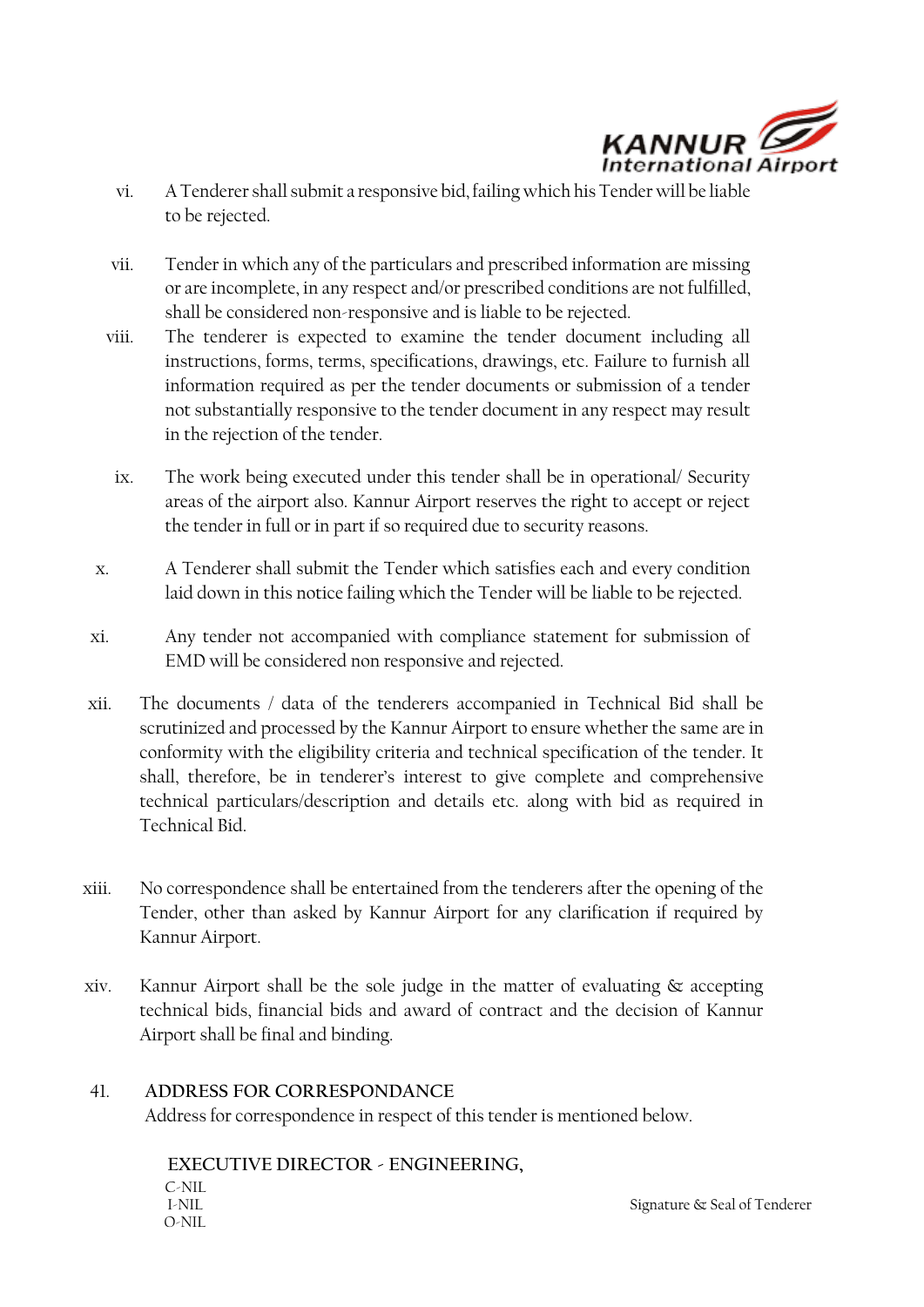

**KARA-PERAVOOR P.O., MATTANUR, KANNUR, KERALA, INDIA, 670708 E-mail: [edengg@kannurairport.aero](mailto:edengg@kannurairport.aero)**

## 42. **Period of validity of tender:**

- i The tender for work shall remain open for acceptance for a period of 120 days (One twenty days) from the date of opening of e- tenders (Cover 1 &2)**.** If any tenderer withdraws his tender before the said period or makes any modification in the terms and conditions of the tender which are not acceptable to Kannur Airport, then the Managing Director, Kannur Airport shall, without prejudice to any other right or remedy, be at liberty to forfeit the said Earnest Money absolutely.
- ii Notwithstanding **Clause 42(i)** above, Kannur Airport solicit the tenderers consent to an extension of the period of tender validity. The requests and the responses thereto shall be made in writing or by email. If the tenderers agrees to the extension request, the validity of the EMD provided under **Clause 31 of NIT** shall also be suitable extended. A tenderer agreeing the request will not be permitted to modify their bid.

**MANAGING DIRECTOR, KANNUR INTERNATIONAL AIRPORT LTD**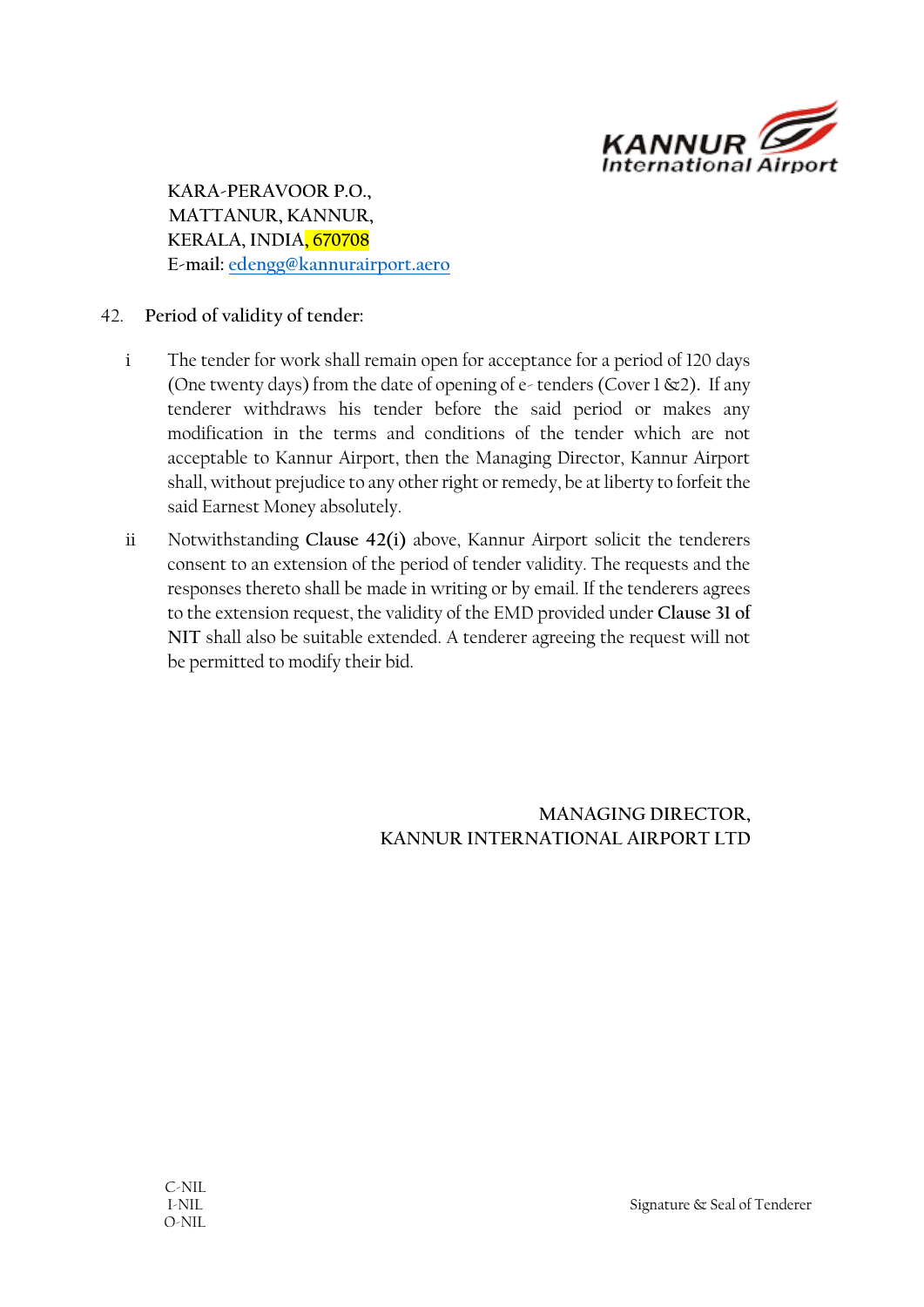

#### **SCHEDULE "E"**

| Sl.          | Reference        |                |                                                  | Applicable to this                                                                                                                                                 |  |
|--------------|------------------|----------------|--------------------------------------------------|--------------------------------------------------------------------------------------------------------------------------------------------------------------------|--|
| No.          | Condition<br>No. | Page<br>No.    | Description                                      | Contract                                                                                                                                                           |  |
| $\mathbf{1}$ | $\overline{2}$   | $\overline{3}$ | $\overline{4}$                                   | 5                                                                                                                                                                  |  |
|              | 1(NIT)           | $NIT-4$        | Name & Scope of Work                             | Operation and General Maintenan<br>$(GMC)$ for<br>Contract<br>Aerodror<br>Ground Lighting (AGL) System<br>Kannur International Airport Ltd.                        |  |
|              |                  |                | Deleted                                          | Deleted                                                                                                                                                            |  |
|              | 3(NIT)           | $NIT-4$        | Period of contract                               | 2 Years (24 Months)                                                                                                                                                |  |
|              | 7(NIT)           | $NIT-4$        | <b>Accepting Authority</b>                       | Managing Director / BOARD of<br>Directors Kannur Airport                                                                                                           |  |
| 5.           |                  |                | Last date for downloading<br>the tender document | 16/06/2022                                                                                                                                                         |  |
|              |                  |                | Cost of tender documents                         | Rs 5900 /-(Inclusive of GST) The<br>document<br>tender<br>be<br>can<br>downloaded free of cost, in order to<br>submit the Bid, the tenderer must<br>pay Rs 5900 /- |  |
|              |                  |                | Period of sale of tender<br>documents            | Can be down loaded from web:<br>www.etenders.kerala.gov.infrom                                                                                                     |  |

## **REFERENCE TO CONDITIONS OF CONTRACT**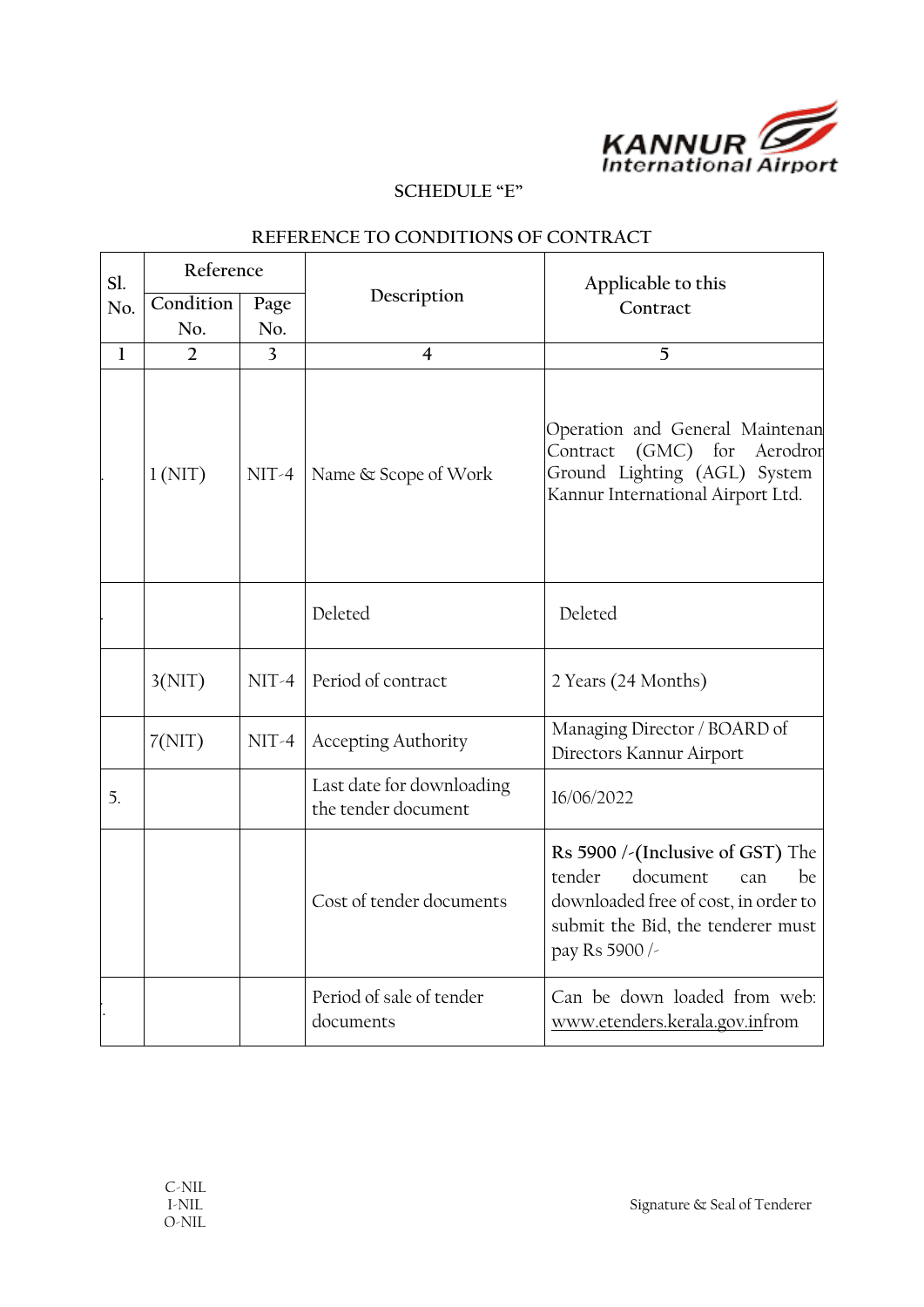

|     | 9(NIT)   | $NIT-5$    | Contact details<br>regarding<br>Inspection of site                                                                        | Executive Director Engineering,<br>Kannur International Airport Ltd,<br>Kara-Peravoor,<br>Mattannur,<br>Kannur- 670 708, Kerala<br>Email:<br>edengg@kannurairport.aero,<br>Tel No: 04902481199                                                                                                                                                                                                                                                                                                                                                                                                      |
|-----|----------|------------|---------------------------------------------------------------------------------------------------------------------------|-----------------------------------------------------------------------------------------------------------------------------------------------------------------------------------------------------------------------------------------------------------------------------------------------------------------------------------------------------------------------------------------------------------------------------------------------------------------------------------------------------------------------------------------------------------------------------------------------------|
|     | 23 (NIT) | NIT-<br>13 | date<br>and<br>Last<br>time<br>of<br>submission<br>$\sigma$<br>e-tender<br>Techno-Commercial Bid<br>$\&$<br>Financial Bid | 16/16/2022                                                                                                                                                                                                                                                                                                                                                                                                                                                                                                                                                                                          |
| 10. | 31(NIT)  | NIT-<br>15 | Earnest money Deposit<br>(EMD)                                                                                            | ₹ 50,000/-                                                                                                                                                                                                                                                                                                                                                                                                                                                                                                                                                                                          |
|     |          |            | Mode & Submission of bids                                                                                                 | Cover-1, Compliance statement<br>(Annexure-1) duly filled confirming<br>the online submission of the Tender<br>Fee and Earnest Money Deposit<br>(EMD) by the tenderer<br>and<br>scanned copy of Acceptance letter<br>as per Annexure - 2.<br>Cover-2, The tenderer shall submit<br>the Pre-Bid Qualification<br>and<br>Technical<br>bid<br>documents,<br>compliance statement and duly<br>filled Annexures.<br>Cover-3<br>(Financial<br>Bid)<br>is<br>STRICTLY TO BE SUBMITTED<br>ONLINE on or before due date and<br>the<br>website:<br>time<br>to<br>www.etenders.kerala.gov.in tender<br>portal. |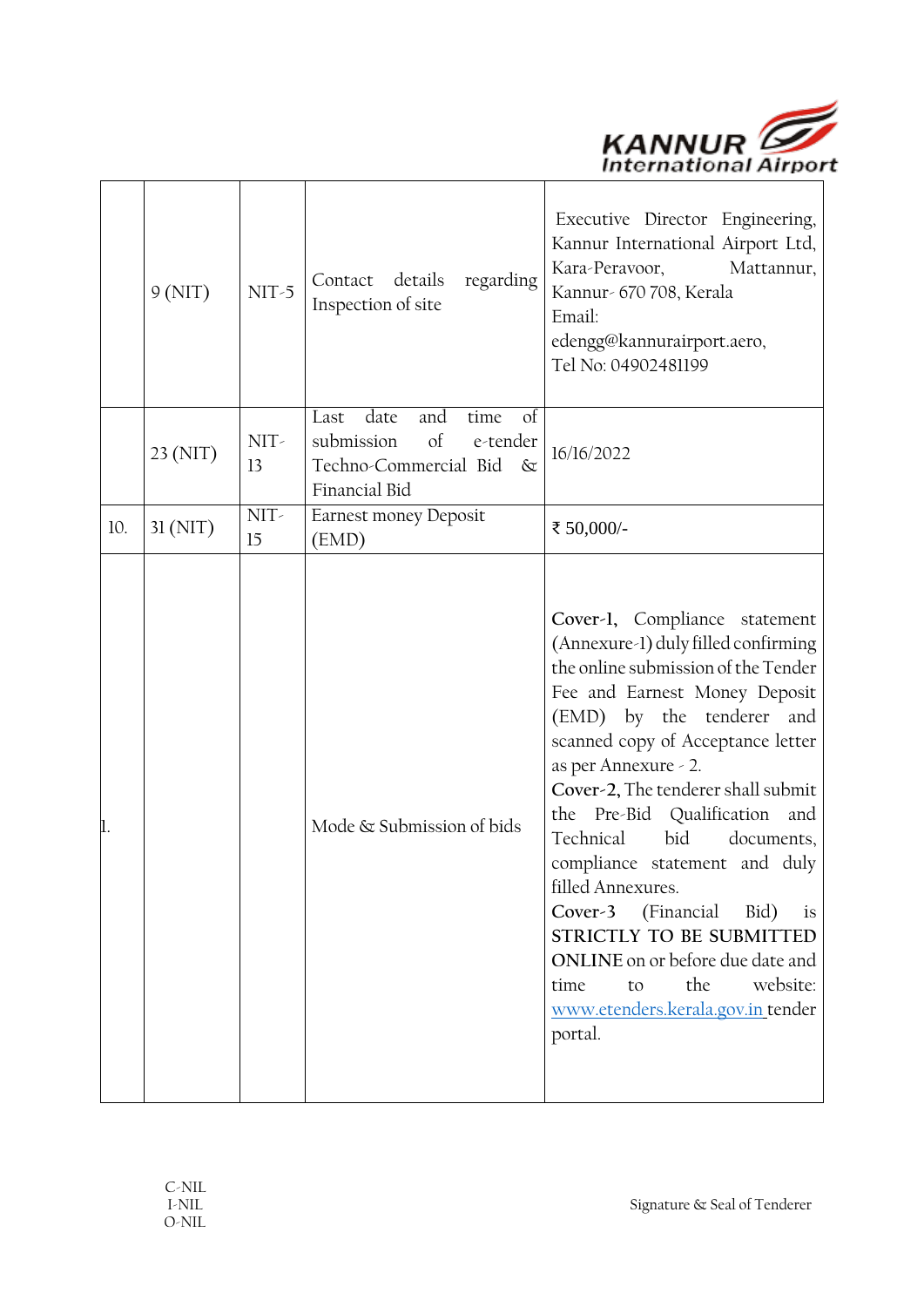

|    | 9&10<br>(GCC) | $GCC -$<br>5,6 | Performance Guarantee (PG)<br>& Security Deposit (SD)                                                                                                                                                                                                                                                                               | (i) Performance Guarantee in the<br>form of BG @ 5% of the total<br>contract value with a validity of<br>30 months (24 months + 6<br>months claim period to be<br>submitted before signing the<br>agreement.<br>(ii) SD in the form of BG $@2.5\%$ of<br>the yearly contract value with<br>validity of 15 months (12<br>months + 3 months claim<br>period) to be submitted before<br>signing the agreement. BG for<br>subsequent years shall<br>be<br>submitted yearly as above for<br>the remaining contract amount. |
|----|---------------|----------------|-------------------------------------------------------------------------------------------------------------------------------------------------------------------------------------------------------------------------------------------------------------------------------------------------------------------------------------|-----------------------------------------------------------------------------------------------------------------------------------------------------------------------------------------------------------------------------------------------------------------------------------------------------------------------------------------------------------------------------------------------------------------------------------------------------------------------------------------------------------------------|
|    | 31(NIT)       | NIT-<br>15     | Certifying Authority to<br>return Earnest money.                                                                                                                                                                                                                                                                                    | Executive Director-Engineering,<br>Kannur Airport                                                                                                                                                                                                                                                                                                                                                                                                                                                                     |
|    |               |                | Market<br>rate<br>percentage<br>addition to cover overheads<br>and profit.                                                                                                                                                                                                                                                          | On manpower 6%<br>On Materials and other Items 15%                                                                                                                                                                                                                                                                                                                                                                                                                                                                    |
| 5. |               |                | Rates applicable                                                                                                                                                                                                                                                                                                                    | Market Rate                                                                                                                                                                                                                                                                                                                                                                                                                                                                                                           |
|    | 34(NIT)       | NIT-<br>16     | Permissible deviation limit for<br>any contract item, substituted<br>item or<br>contract-cum-<br>substituted item in excess of   For BOQ item 1 & 2 - Max. 6<br>the original value of item<br>(Applicable to<br>Lump-sum<br>Contracts,<br>Measurements<br>Contracts, based on item rates<br>and<br>Percentage<br>Rate<br>Contracts) | months                                                                                                                                                                                                                                                                                                                                                                                                                                                                                                                |
|    |               |                | Permissible deviation limit for<br>items of work not already<br>included in the contract.                                                                                                                                                                                                                                           | No limit. For any material items<br>not specified, payment will be<br>based on market rate + 15% over<br>head and profit. But for manpower<br>$CP \& OH$ shall be 6%.                                                                                                                                                                                                                                                                                                                                                 |